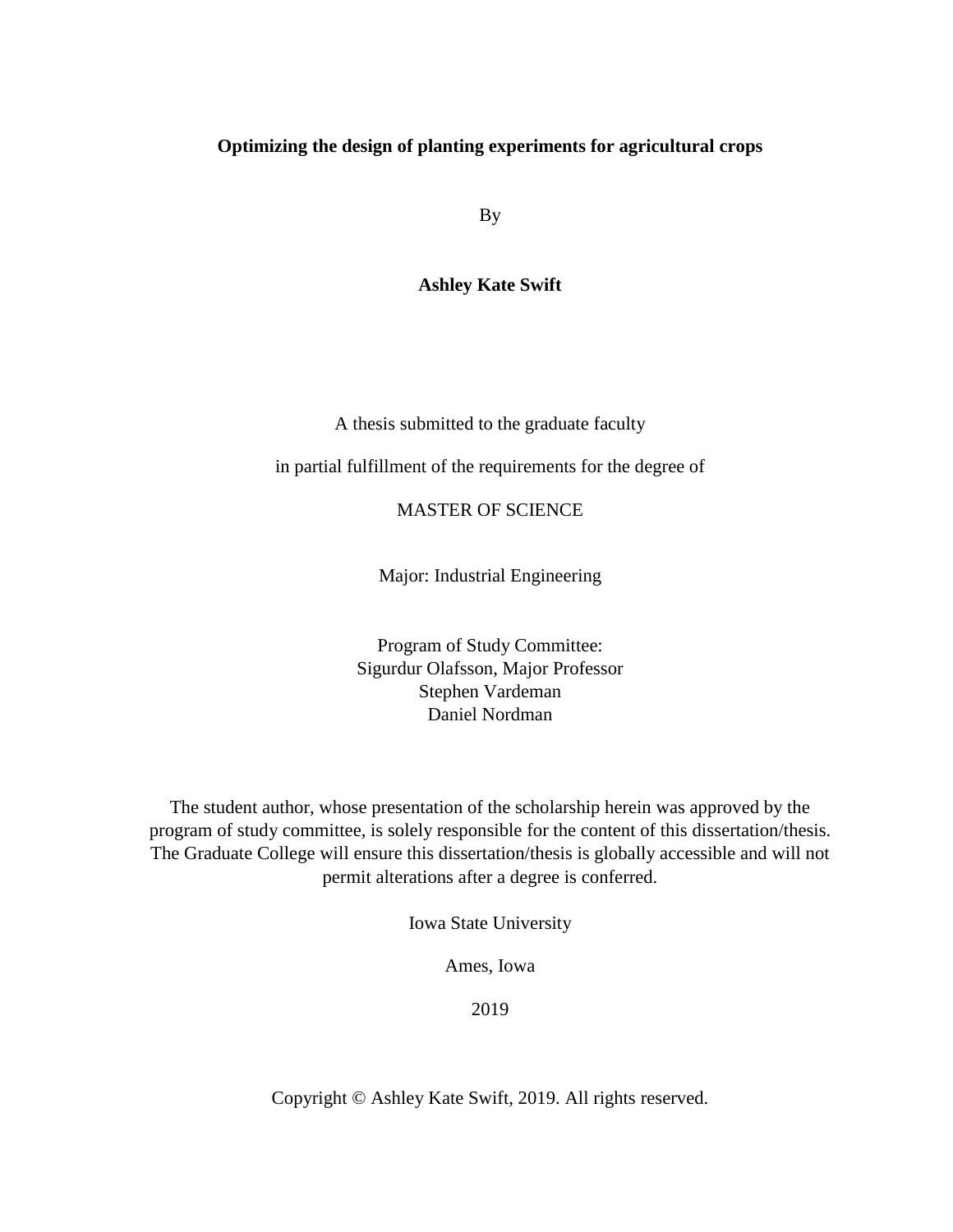# **TABLE OF CONTENTS**

| Page |
|------|
|      |
|      |
|      |
|      |
|      |
|      |
|      |
|      |
|      |
|      |
|      |
|      |
|      |
|      |
|      |
|      |
|      |
|      |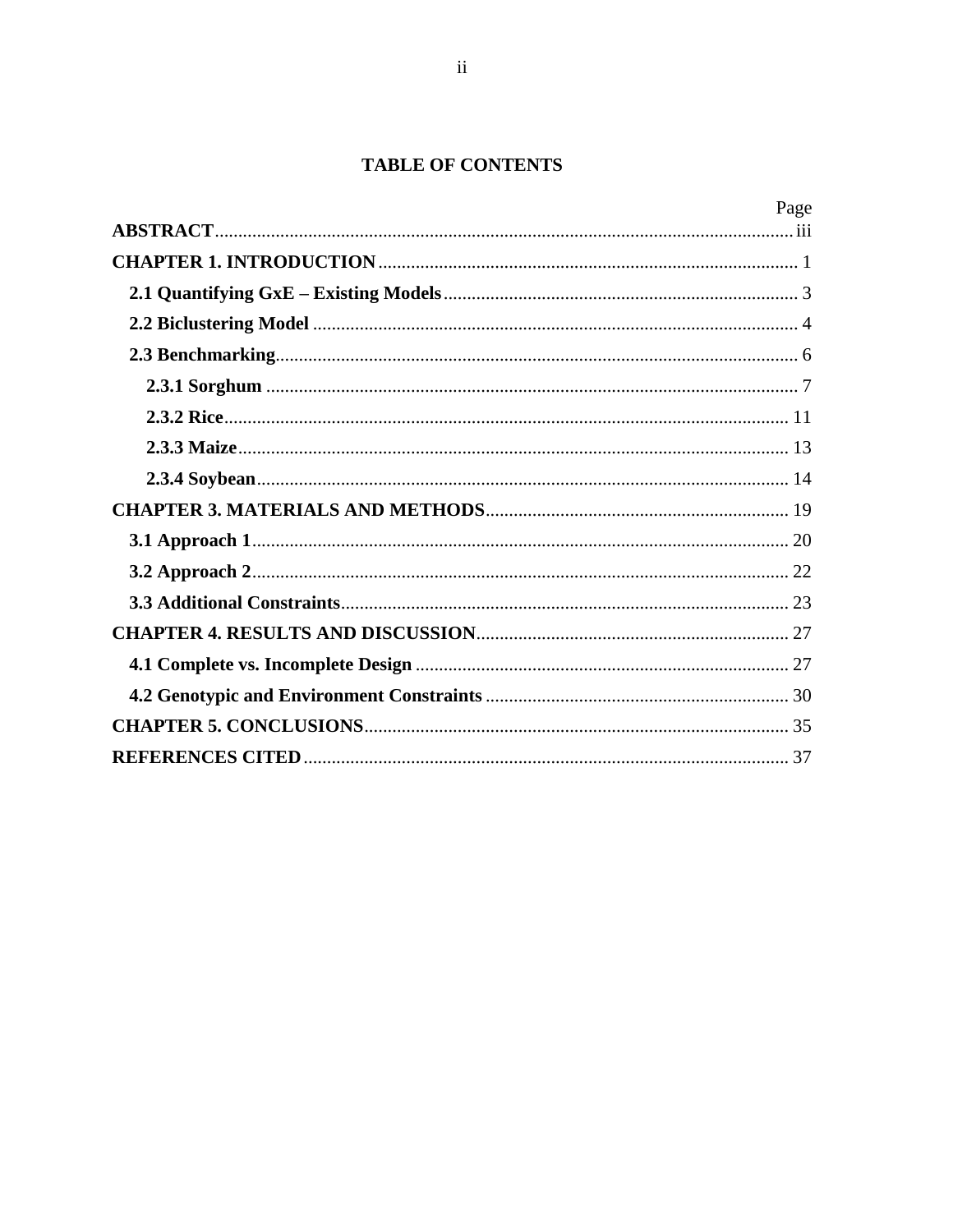### **ABSTRACT**

<span id="page-2-0"></span>In commercial breeding, new genotypes are constantly being created and need to be tested to understand how a specific seed will perform in its target locations. A major constraint is that a genotype needs to go through multiple years of testing before it can be commercialized. With the volume of new genotypes that are constantly being enhanced, it is unrealistic to test every genotype in every target environment. Here, a methodology has been created that considers the fact that there are limited resources, whether it be limited space or a limited number of each genotype available in a single planting season. This new approach works by using the observations of genotypes that were planted and then inferring the performance of specific genotypes in certain environments. For agricultural crops, not all genotypes respond in the same way when planted in a certain environment. This phenomenon is describing genotype by environment (GxE) interaction. Numerous methods exist that aim to predict plant performance and specifically quantify and understand the GxE interaction. Here, five models are first evaluated on four different crop datasets. The Biclustering model is one model considered and it is effective at determining which genotypes have no GxE interaction in a subset of environments. This model works well with sparse data which is what exists in practice. Therefore, the Biclustering model is used to find subsets of genotypes and environments that have little to no GxE interaction.

In a subset of genotypes and environments with no interaction, genotypes can be planted in a strategic, methodical pattern so that the phenotype of unplanted genotypes can be inferred. Depending on the amount of physical resources available, two approaches can be utilized to gain information about unplanted genotypes. Given a set number of genotypes that can be planted, the first approach aims to maximize the number of known genotype/

iii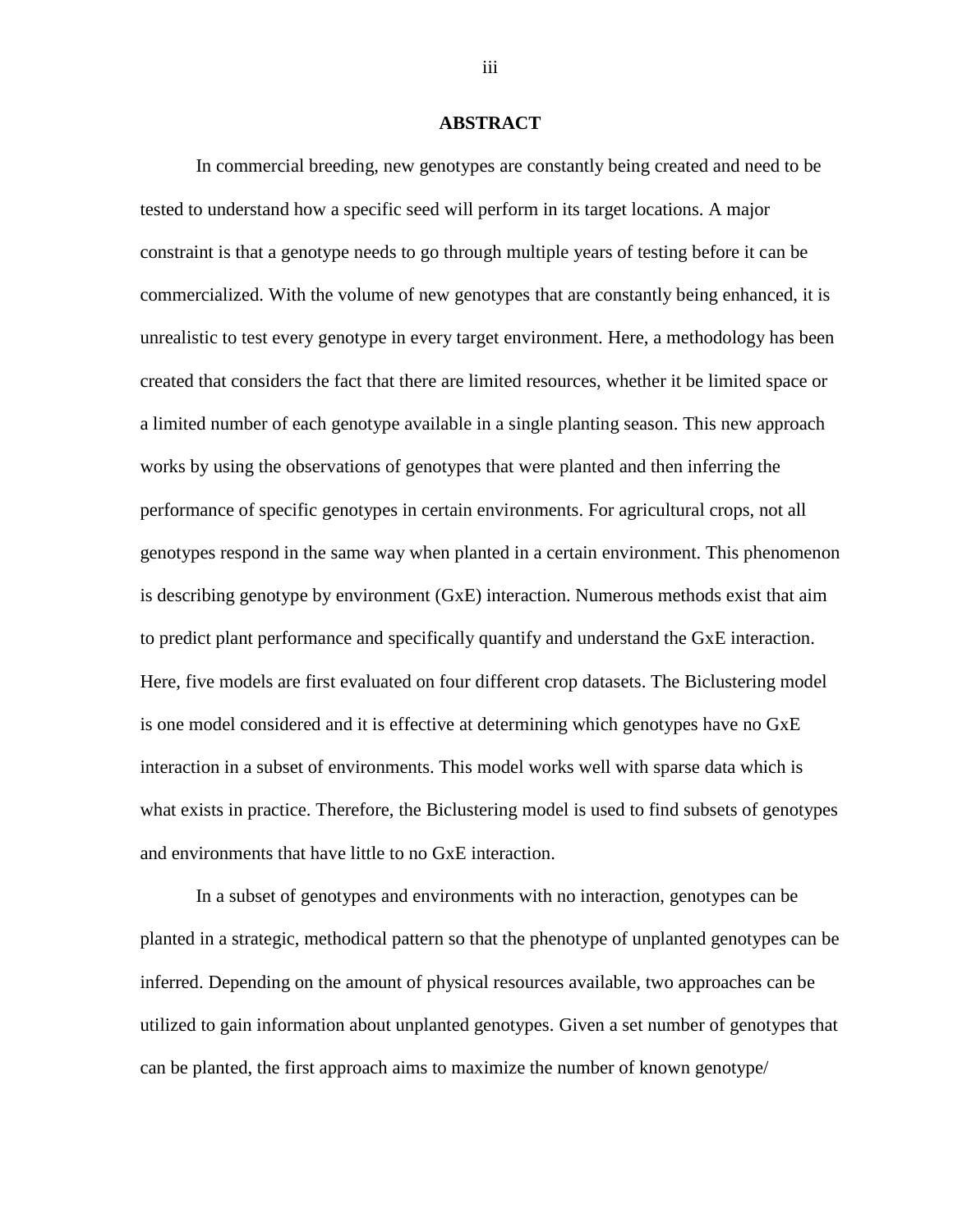environment pairs. The term genotype/environment pair refers to the phenotype that exists for a single genotype in a single environment. The second approach determines how many observations are required to infer every genotype/environment pair within a dataset. Additional constraints can be introduced to create a more realistic model.

The effectiveness of these two approaches can be illustrated using small-scale experimental designs that can be translated to full-scale commercial cases. In order to evaluate the effectiveness of the experimental designs created, both optimized and random models are compared to the original phenotypic responses. Validation indicates that optimizing the location of genotypes allows more inferences to be made, implying that creating an optimized planting plan can improve the understanding of genotypes. If this approach is applied in practice, it can facilitate further research as additional information can be gained from existing resources.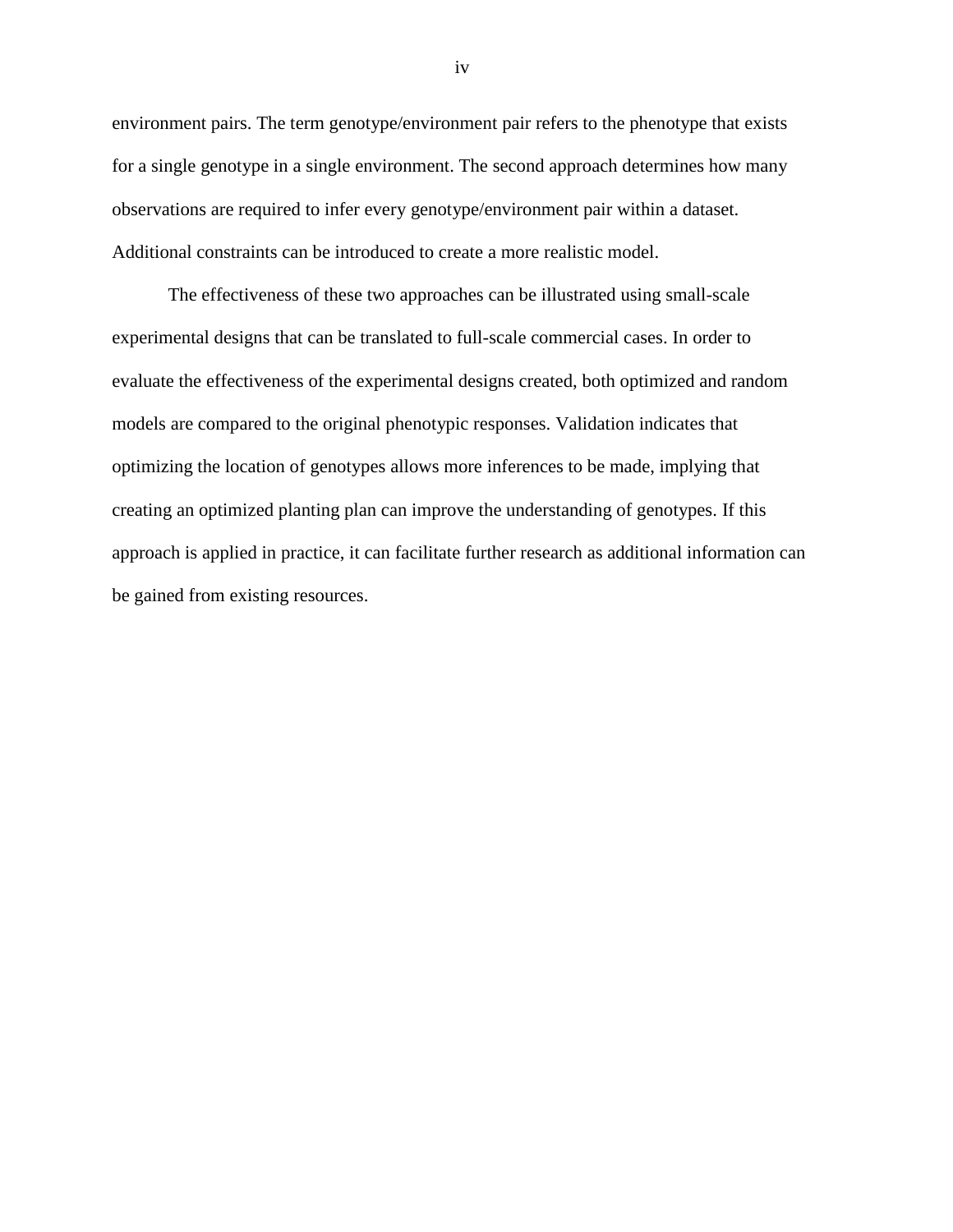# **CHAPTER 1. INTRODUCTION**

<span id="page-4-0"></span>In the context of commercial plant breeding, new genotypes are continuously being created, tested, and modified to ultimately identify genotypes that successfully generate high yields or another desired phenotype. For breeders to determine how a new genotype will perform in different environments, it ultimately must be planted in each desired environment. However, due to limited resources of seeds and space paired with long growing seasons, it is impractical and cost prohibitive to plant each genotype in every target environment. This is especially true because a genotype requires multiple years of testing to understand how an environment affects its phenotypic performance.

To maximize the resources and time available, strategic models can be applied to gain the most information about how genotypes will perform, even in unplanted environments. In the context of crops, a phenotype is a set of observable characteristics that differentiate individual plants. Yield and flowering time are two phenotypic responses that can be measured when analyzing the performance of a genotype. The resulting phenotype of any crop is dependent upon how a genotype and environment interact.

Determining the phenotype of an untested genotype is not as simple as inferring the response based on how a genotype performed in a nearby environment. When two genotypes are planted in a perceived good environment and a perceived difficult environment, there is no guarantee that the genotypes will respond with the same magnitude or have a direct relationship. This phenomenon is describing the genotype by environment (GxE) interaction. The GxE interaction is illustrated in Figure 1. Each line represents the performance of a different genotype in nine different environments. If no interaction existed, every genotype would respond in the same way between environments.

1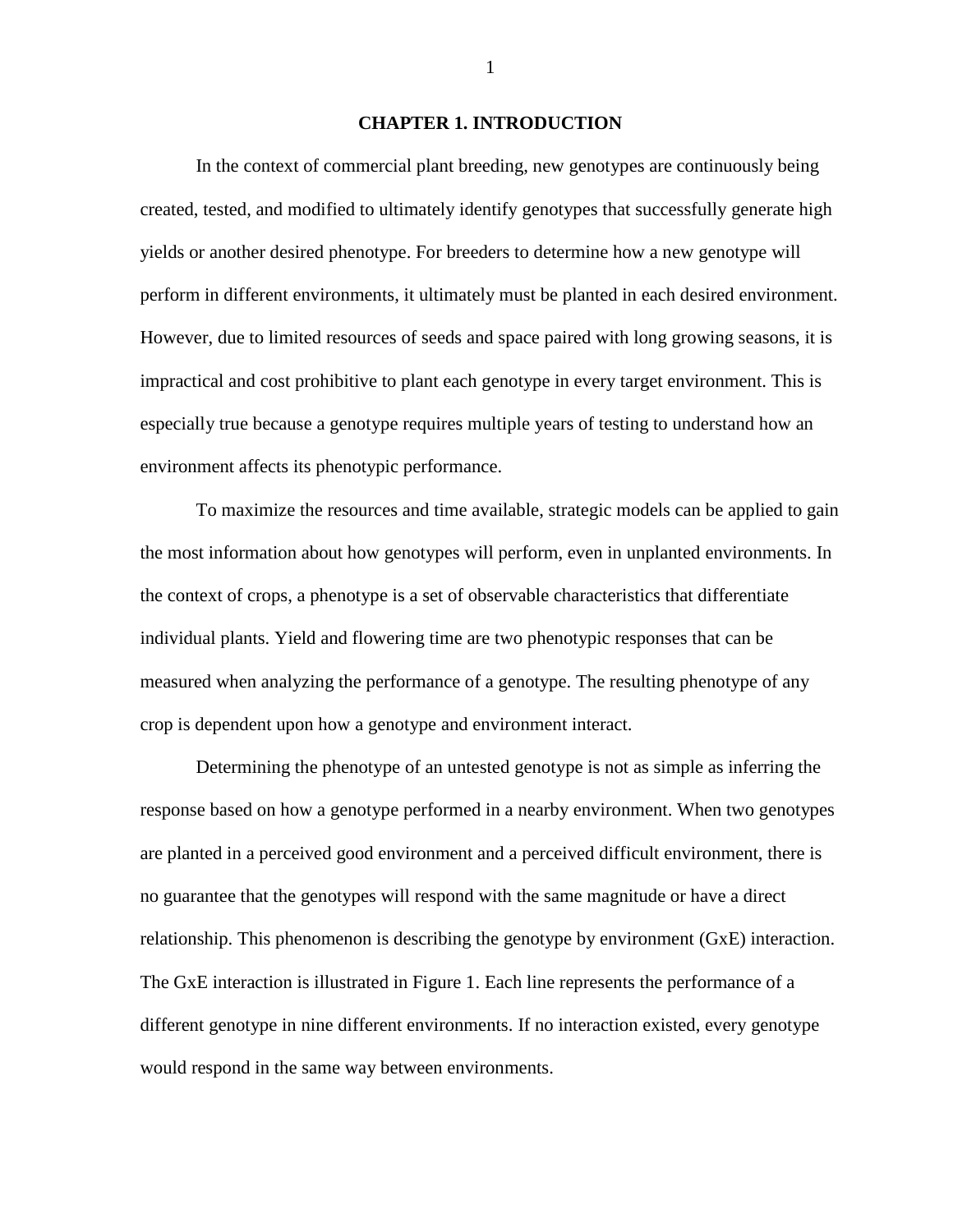

**Figure 1: Example of how GxE interaction could result in a field**

Clearly, this figure includes GxE interaction. The genotype (G) main effect explains that the orange genotype outperforms the green genotype in every environment. The environment (E) main effect explains that each genotype performs better in  $E<sub>9</sub>$  compared to  $E_2$ . When the lines are crossing, there is a GxE interaction that is causing genotypes to respond differently between different environments.

The genotype by environment (GxE) interaction is so fickle and difficult to quantify that there are numerous methods that have been proposed that aim to quantify and understand this interaction. These methods work similarly in most cases but may outperform other methods in certain instances. To determine the best approach to use for the evaluation of optimized planting designs, five different methods are evaluated. Each model is tested on four different datasets involving varying complexity of the phenotype and the crop data analyzed. In the order discussed, the methods include the following: Additive Model, All Interactions model, Regression on the Mean model, Additive Main Effects and Multiplicative Interactions model, and Biclustering model.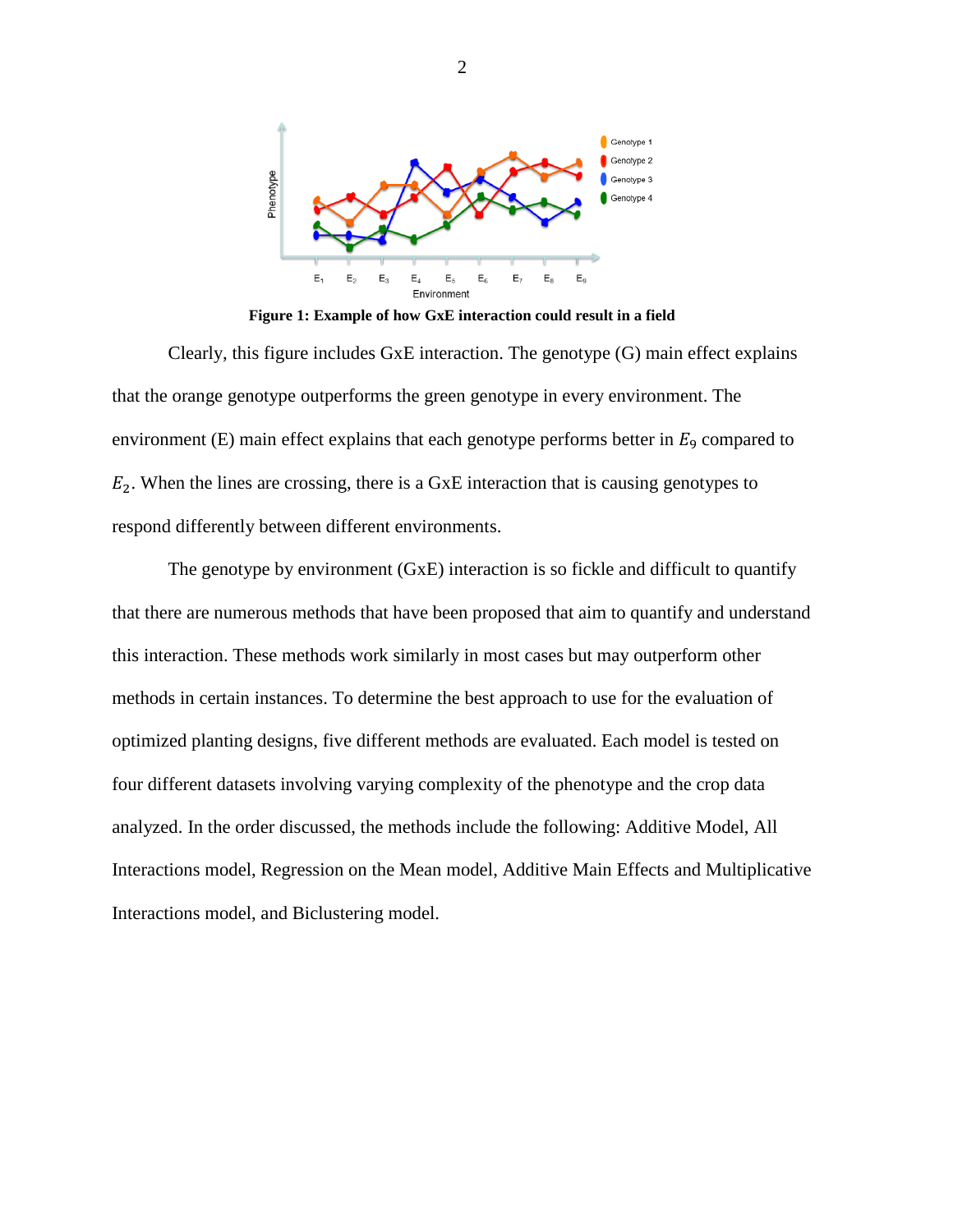# **CHAPTER 2. BENCHMARKING EXISTING AND PROPOSED MODELS 2.1 Quantifying GxE – Existing Models**

<span id="page-6-0"></span>In the first four models, which were collectively analyzed by Malosetti et al. (2013), there is a heavy reliance on statistics to assist in describing and understanding the GxE interaction. The Additive Model is a simple approach that models the phenotype  $(\mu_{ij})$  as a sum of two main factors, genotype  $(G_i)$  and environment  $(E_i)$ . This model focuses on genotypes  $i \in I$  and environments  $j \in I$ . This simple no-interaction model can be modeled as followed.

$$
\mu_{ij} = \mu + G_i + E_j + \epsilon_{ij}
$$

In each equation,  $\mu$  is a mean value that exists in the absence of  $(G_i)$  and  $(E_i)$  while  $\epsilon_{ij}$  encompasses the normal error. In the Additive Model, the interaction of  $G_i$  and  $E_i$  do not help predict the phenotype  $(\mu_{ij})$ . As aforementioned, it is not realistic to assume that the phenotype can be modeled as only a combination of genotype and environment main effects. Therefore, the next model, All Interaction, aims to incorporate the GxE interaction.

$$
\mu_{ij} = \mu + G_i + E_j + G E I_{ij} + \epsilon_{ij}
$$

The All Interaction model has the same structure as before with the addition of the term representing the GxE interaction  $(GEI_{ij})$ . A third model included in the comparison, that was introduced by Finlay et al. (1963), is the Regression on the Mean model. This approach aims to explain more of the  $GEI_{ij}$  by including a different variable in the model.  $GEI_{ij}$  is treated as a regression line on the quality of an environment. The quality is quantified by analyzing the average phenotype of all genotypes planted in that environment.

$$
\mu_{ij} = \mu + G_i + E_j + b_i E_j + \epsilon_{ij}
$$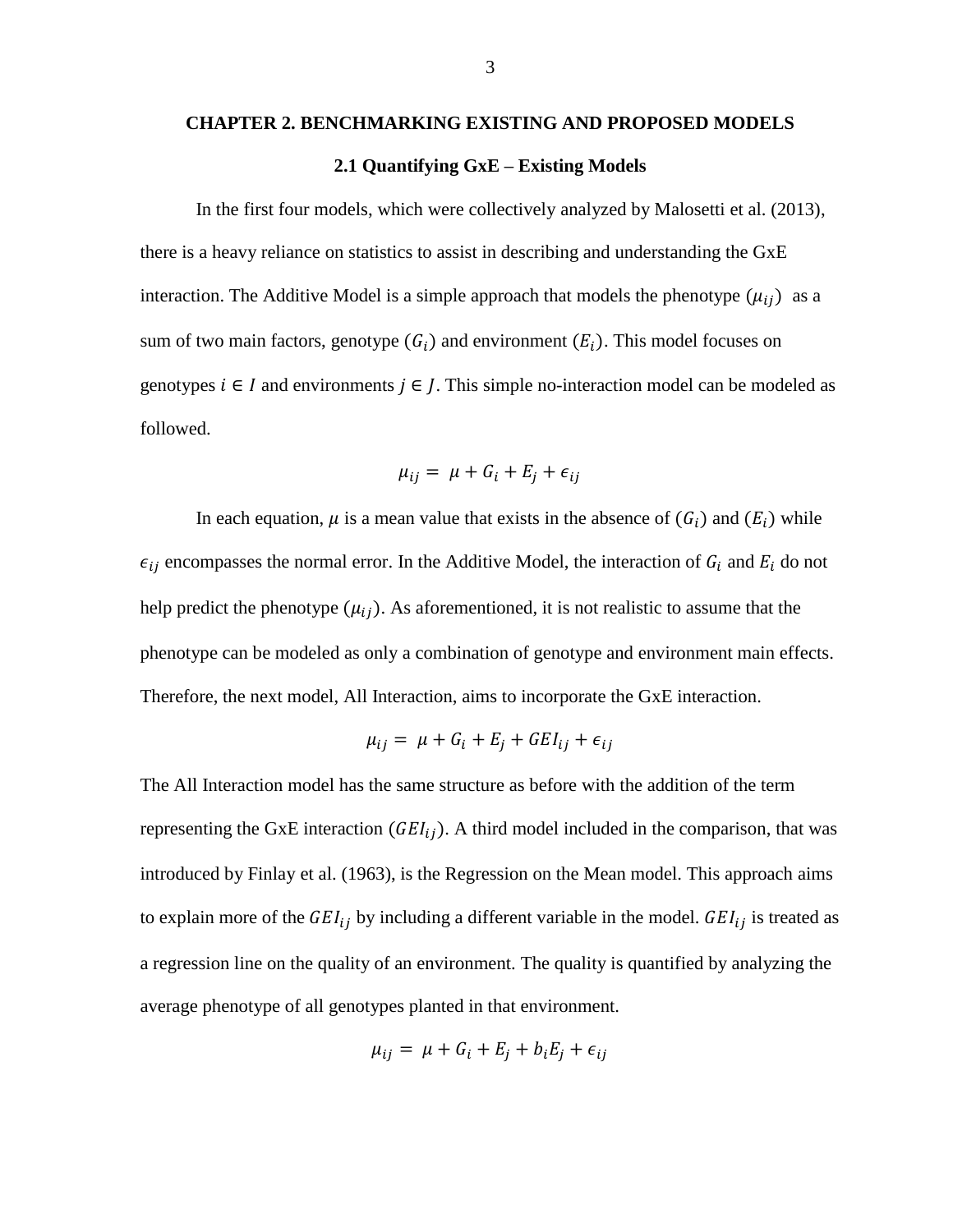In the Regression on the Mean Model, the term  $b_i E_i$  aims to encompass the GxE interaction effect and represents the regression on the environment (E) main effect. The fourth model discussed by Gollob (1968) is the Additive Main Effects and Multiplicative Interactions (AMMI) model. It is less constrained and allows more than one environmental quality variable to be used where there are  $K$  multiplicative terms.

$$
\mu_{ij} = \mu + E_j + \sum_{k=1}^{K} b_{ik} z_{jk} + \epsilon_{ij}
$$

The variable  $b_{ik}$  represents the sensitivity of a genotype and  $z_{ik}$  represents the quality of the environment. This model can be thought of as using the principal components to quantify GxE interaction.

# **2.2 Biclustering Model**

<span id="page-7-0"></span>Knowing that the interaction between genotypes (G) and environments (E) can complicate the understanding of how a genotype will respond in certain environments, the Biclustering model aims to strategically group genotypes and environments into subsets, referred to as cells, where each single cell has no GxE interaction. To model the phenotypic response of a dataset, a two-way table (grid) with genotype as the rows (m) and environment as the columns (n) can be constructed. If each genotype in every environment is treated as its own no-interaction cell, then mxn no-interaction models exist. The overall GxE interaction for a dataset is determined by analyzing the differences that exist between all of the nointeraction models. The key to success for the Biclustering model is its ability to methodically group the genotypes and environments into homogeneous cells where the phenotype can be strictly attributed to the genotype and environment. This homogeneous cell is referred to as a no-interaction cell because the phenotypes can be expected to respond in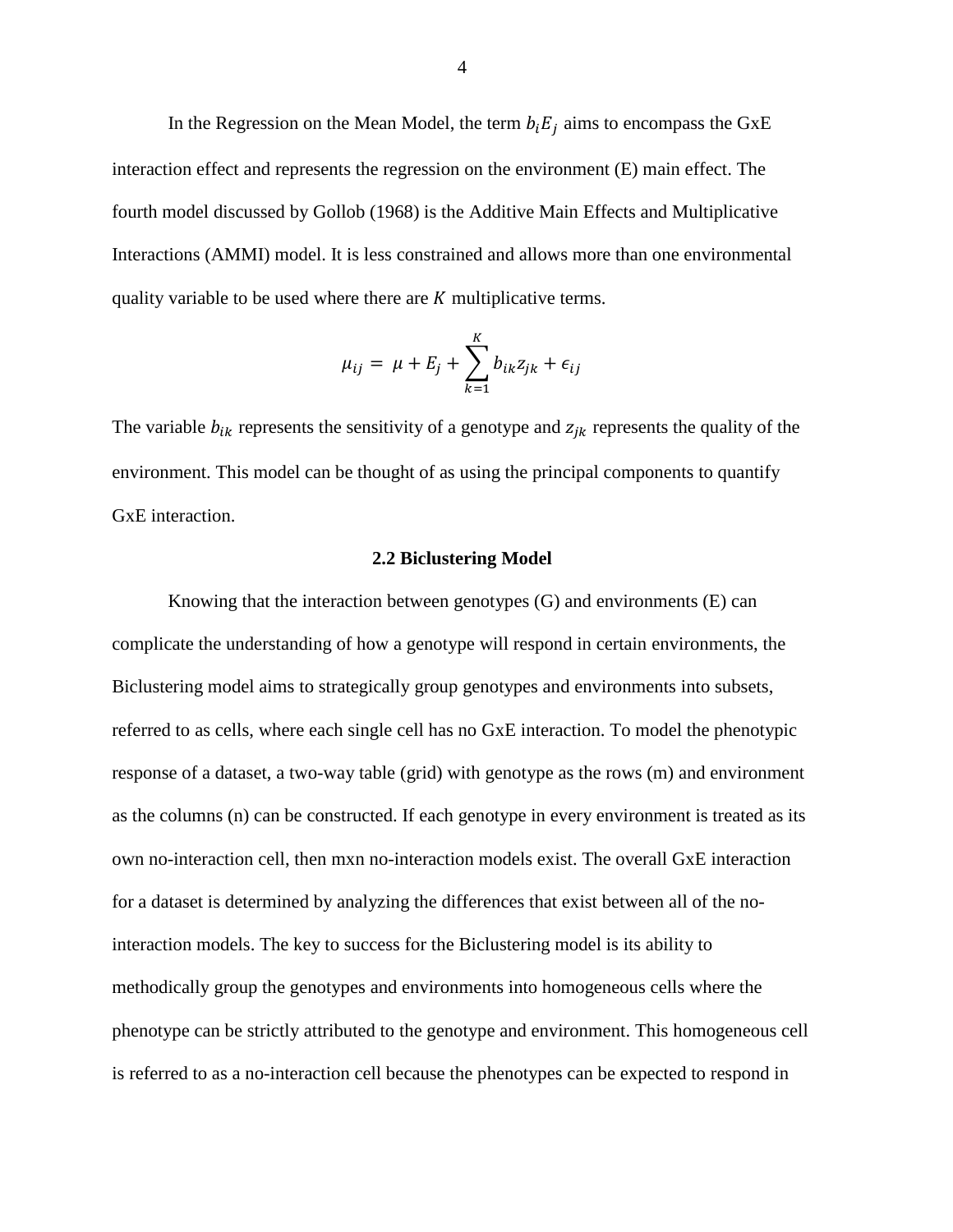the same way if a genotype is planted in different environments within the cell. The goal is that the individual cells can be grouped together and still have no interaction so that the GxE interaction can be described with less complexity.

A no-interaction cell implies that the genotypes and environments within the cell can be modeled with the Additive Model where genotype and environment alone determine the resulting phenotype. Figure 2 illustrates how a complex model with each genotype/ environment pair acting as a single no-interaction cell can be shuffled to find sets of perfectly linear cells where the interaction among certain genotypes in set environments is negligible.



**Figure 2: Illustration of how biclustering adds order to a perceived complex model**

Graphically, a model with no interaction would have genotypes represented by parallel lines that respond to the set of environments in the exact same manner. This is shown in Figure 3(A). Figure 3(B) – Figure 3(D) show forms of interaction that ultimately complicate the understanding of phenotypic performance.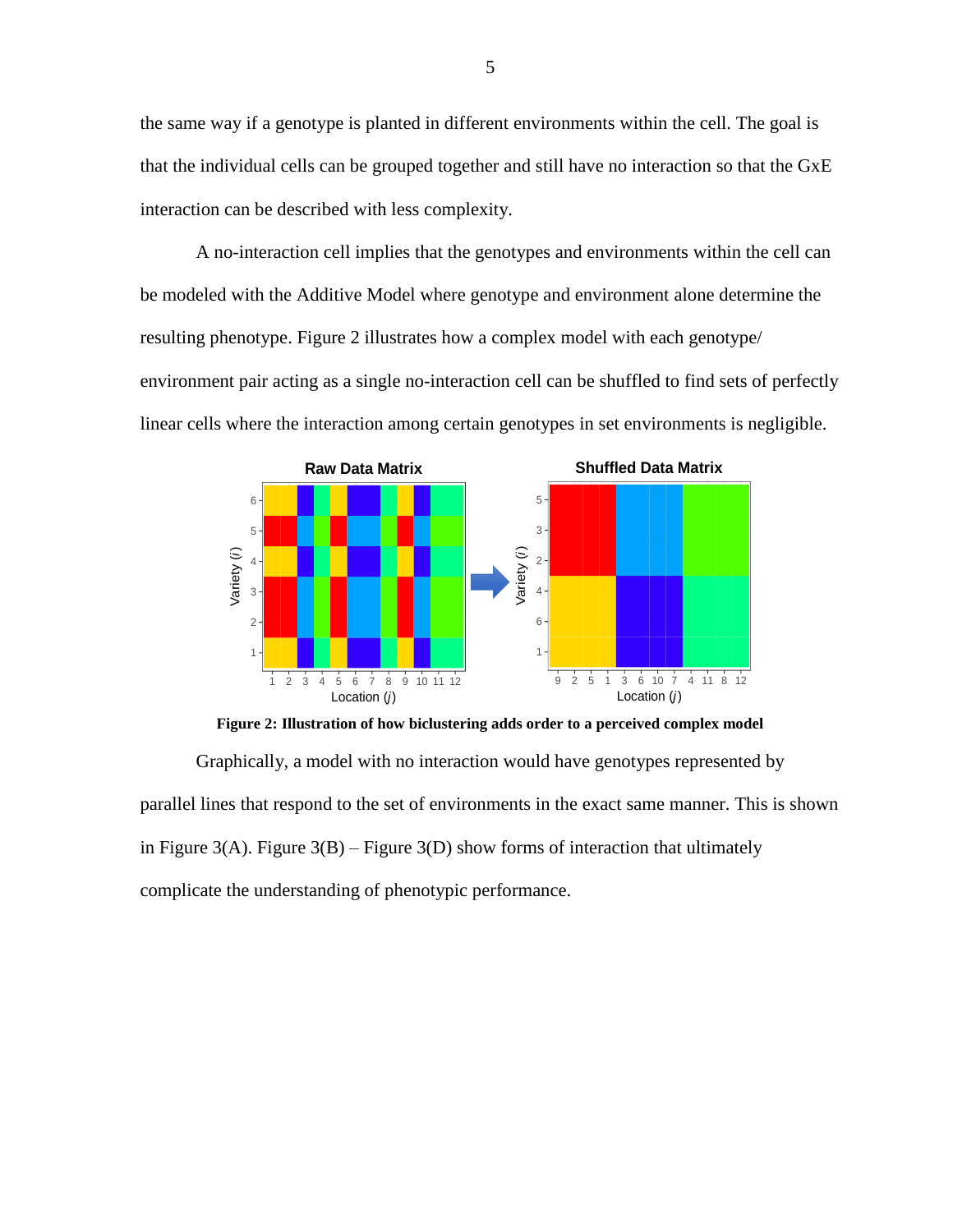

**Figure 3: Four varying examples of how GxE interaction can occur**

# **2.3 Benchmarking**

<span id="page-9-0"></span>The five models just described are summarized in the table below. These five models were evaluated on four datasets of differing crops with varying complexity. ANOVA tables were constructed to quantify how much each term was contributing to the sum of squares and to the complexity of the model. Understanding the residual error that exists in each model is the key focus.

|     | Model                                                           | Formulation                                                 |
|-----|-----------------------------------------------------------------|-------------------------------------------------------------|
|     | Additive Model (No-interaction)                                 | $\mu_{ij} = \mu + G_i + E_i + \epsilon_{ij}$                |
| (2) | All Interactions                                                | $\mu_{ij} = \mu + G_i + E_j + GEI_{ij} + \epsilon_{ij}$     |
| (3) | Regression on the Mean                                          | $\mu_{ij} = \mu + G_i + E_j + b_i E_j + \epsilon_{ij}$      |
| (4) | Additive Main Effects and<br>Multiplicative Interactions (AMMI) | $\mu_{ij} = \mu + E_j + \sum b_{ik} z_{jk} + \epsilon_{ij}$ |
| (5) | <b>Biclustering</b>                                             | $k=1$<br>Combination of Additive Models for each cell       |

**Table 1: Varying models that are used to quantify the GxE interaction**

The Additive Model and All Interactions model are the two extremes of quantifying GxE interaction. When a dataset only has one observation of a genotype in each environment, all of the GxE interaction in the no-interaction model will be in the error term.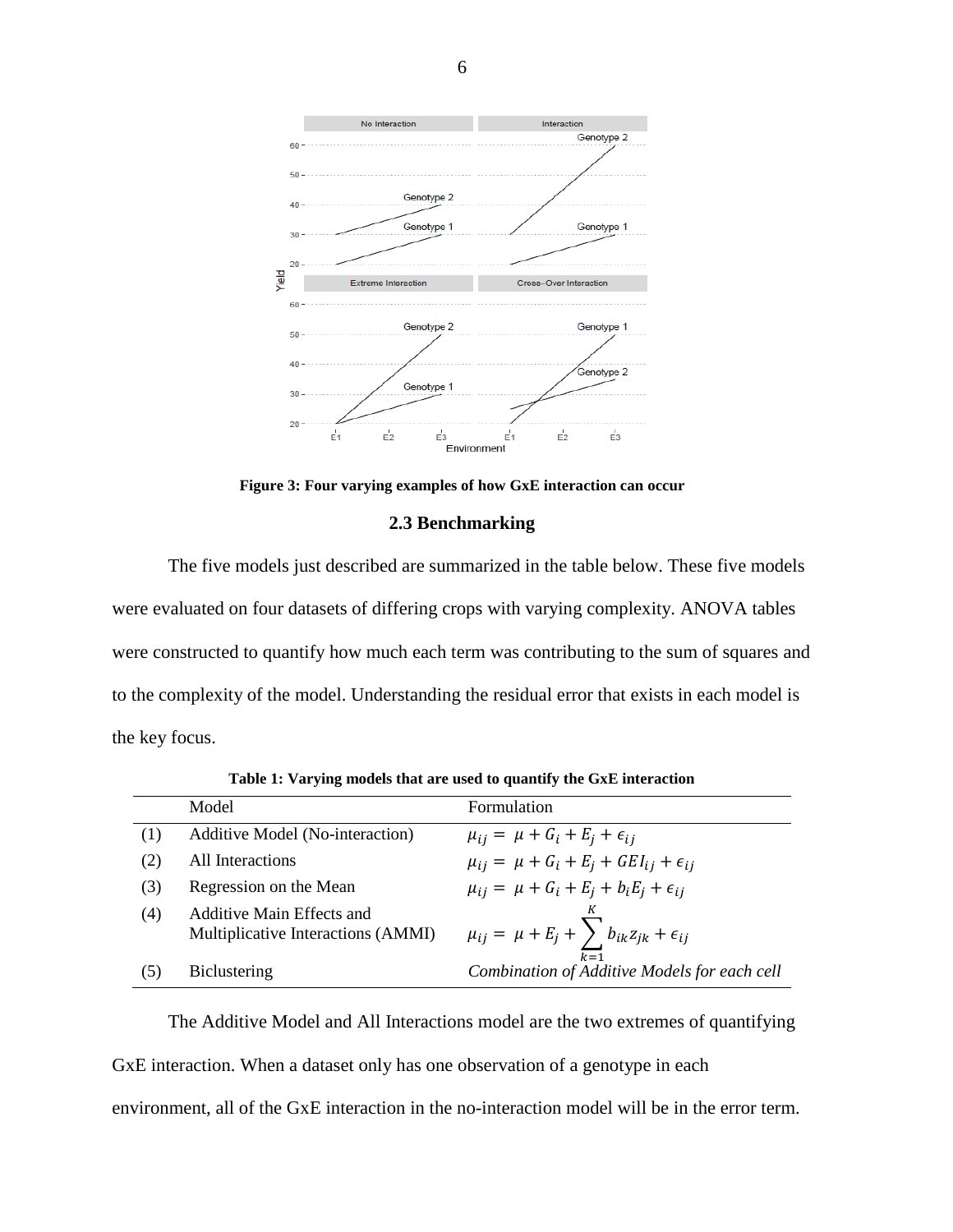On the contrary, all of the GxE interaction in the All Interactions model will be included in the interaction term and no residual error will result. Therefore, Models (3), (4), and (5) will be the focus when comparing the effectiveness of each method. Table 2 presents the four crops that will be compared along with the phenotype that is measured. In terms of ability to quantify the GxE interaction, crops can be categorized as a simple or complex crop. The phenotype analyzed can also affect the results. Flowering time is easier to predict than yield. The data that is used for this comparison has varying amounts of missing data. With the more traditional approaches, incomplete data can negatively affect the ability of the model to capture the GxE interaction.

| Table 2: Data information of the crops that are used to compare models |                       |                  |                     |                     |  |  |  |
|------------------------------------------------------------------------|-----------------------|------------------|---------------------|---------------------|--|--|--|
| Crop                                                                   | <b>Phenotype</b>      | <b>Genotypes</b> | <b>Environments</b> | <b>Missing Data</b> |  |  |  |
| Sorghum                                                                | <b>Flowering Time</b> | 236              |                     | 3%                  |  |  |  |
| Rice                                                                   | <b>Flowering Time</b> | 175              |                     | 3%                  |  |  |  |
| Maize                                                                  | Yield                 | 210              |                     | 0%                  |  |  |  |
| Soybean                                                                | Yield                 | 131              |                     | 73%                 |  |  |  |

#### <span id="page-10-0"></span>**2.3.1 Sorghum**

In the following ANOVA tables, the sum of squared error (SSE) and degrees of freedom are the measures compared between models. The goal of each model is to most accurately predict the phenotype. All else equal, a model with a higher SSE and lower residual degrees of freedom is preferred because the model is capturing more of the GxE interaction with less complexity. In Model 3 – Model 5, the residual degrees of freedom can be analyzed as a measure of the complexity of the model. Table 3 – Table 6 illustrate the results of applying the first four models to the sorghum dataset obtained from Li et al. (2018). This dataset has 97% complete data for 236 genotypes evaluated in seven locations. The phenotypic response is flowering time. In the Additive Model shown in Table 3, the resulting SSE is more than the sum of squares that is captured by the G main effect. In the All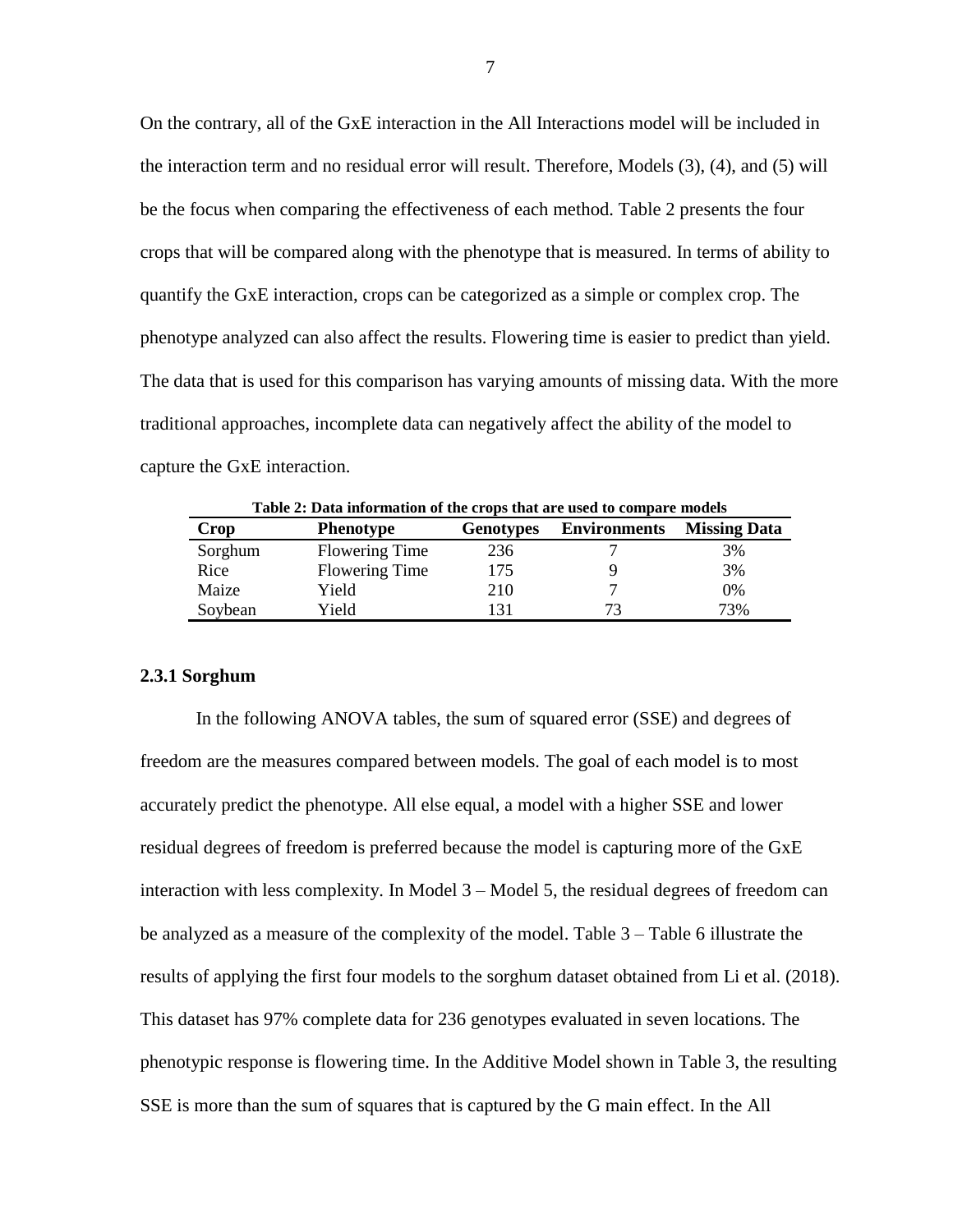Interactions model, all of the error is captured in the GxE term; however, the model is as complex as it can be with no residual degrees of freedom. The Regression on the Mean and AMMI model in Table 5 and Table 6, respectively, both meaningfully manipulate the data to capture the GxE interaction. Therefore, these two models will be compared directly to the Biclustering model to determine its effectiveness.

| Table 3: No-interaction Model of Sorghum |                              |                     | <b>Table 4: All Interaction Model of Sorghum</b> |              |                              |          |             |
|------------------------------------------|------------------------------|---------------------|--------------------------------------------------|--------------|------------------------------|----------|-------------|
| <b>Model</b>                             | <b>Main</b><br><b>Effect</b> | D.F.<br><b>S.S.</b> |                                                  | <b>Model</b> | <b>Main</b><br><b>Effect</b> | D.F.     | <b>S.S.</b> |
| No                                       | G                            | 236                 | 53,020,738                                       |              | G                            | 236      | 53,020,738  |
| Interaction                              | Ε                            | 6                   | 199,593,392                                      | A11          | E                            | 6        | 199,593,392 |
|                                          |                              |                     |                                                  | Interaction  | GxE                          | 1367     | 67,635,610  |
|                                          | Error                        | 1.367               | 67,635,610                                       |              | Error                        | $\theta$ |             |
|                                          |                              |                     |                                                  |              |                              |          |             |

| <b>Table 5: Regression on Mean Model of Sorghum</b> |                              |      |             | <b>Table 6: AMMI Model of Sorghum</b> |                              |      |             |
|-----------------------------------------------------|------------------------------|------|-------------|---------------------------------------|------------------------------|------|-------------|
| <b>Model</b>                                        | <b>Main</b><br><b>Effect</b> | D.F. | <b>S.S.</b> | <b>Model</b>                          | <b>Main</b><br><b>Effect</b> | D.F. | <b>S.S.</b> |
| Regression                                          | G                            | 236  | 53,020,738  | <b>AMMI</b>                           | G                            | 236  | 52,973,148  |
| on Mean                                             | E                            | 6    | 199,593,392 |                                       | E                            | 6    | 199,640,982 |
|                                                     | $Reg$ of $E$                 | 236  | 52,422,217  |                                       | PC <sub>1</sub>              | 241  | 53,483,854  |
|                                                     |                              |      |             |                                       | PC <sub>2</sub>              | 239  | 5,581,472   |
|                                                     | Error                        | 1131 | 15,213,393  |                                       | Error                        | 887  | 7,570,284   |

Introducing the Regression of E term to Table 5 allows the model to explain as much about the data as the G main effect. The first principal component in the AMMI model explains more than the G main effect and, compared to the Regression on Mean model, the complexity is comparable. For the sorghum data, the AMMI model has the lowest SSE so its results will be compared to the Biclustering model.

The Biclustering model is very flexible. Depending on the number of row and column clusters created, the model can be as simple or as complex as the desired application. In order to compare the Biclustering model to the others just described, the number of row and column clusters that are constructed in the model are selected so that the residual degrees of freedom of the AMMI model with two principal components and the Biclustering model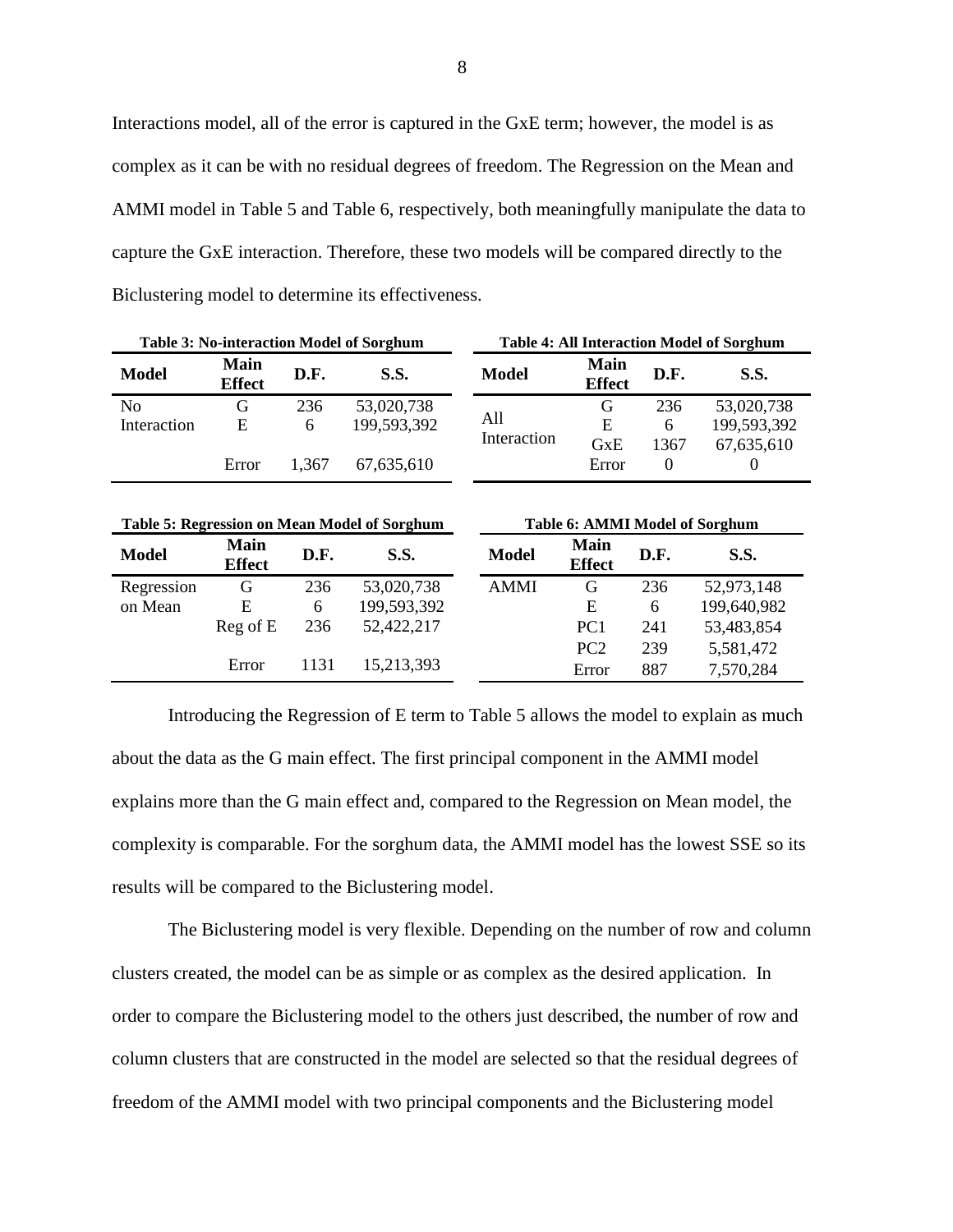match. If the SSE of the Biclustering model is lower than the AMMI model, it indicates that the Biclustering model is just as effective or better than the AMMI model.

Because the Biclustering model is dynamic, the model was explored to determine if there was an optimal set of row and column clusters that captured the sum of squares without adding the same degree of complexity. Figure 4 illustrates how the SSE changes based on varying the number of row and column clusters and degrees of freedom. The change is linear, so the final row and column clusters utilized can be determined based on the user's goals. This general pattern was observed for each dataset.



**Figure 4:** Variation in SSE resulting from differing row and column clusters and degrees of freedom

In order to get the Biclustering model to have a residual error around 887 like the AMMI model, the sorghum data was strategically split into two rows and three columns, as shown in Figure 5. For the biclustering algorithm to determine which cell the environments and genotypes should be put into, the differences of the phenotype from the environment average was used as the measure. This measure was used for every dataset for consistency purposes.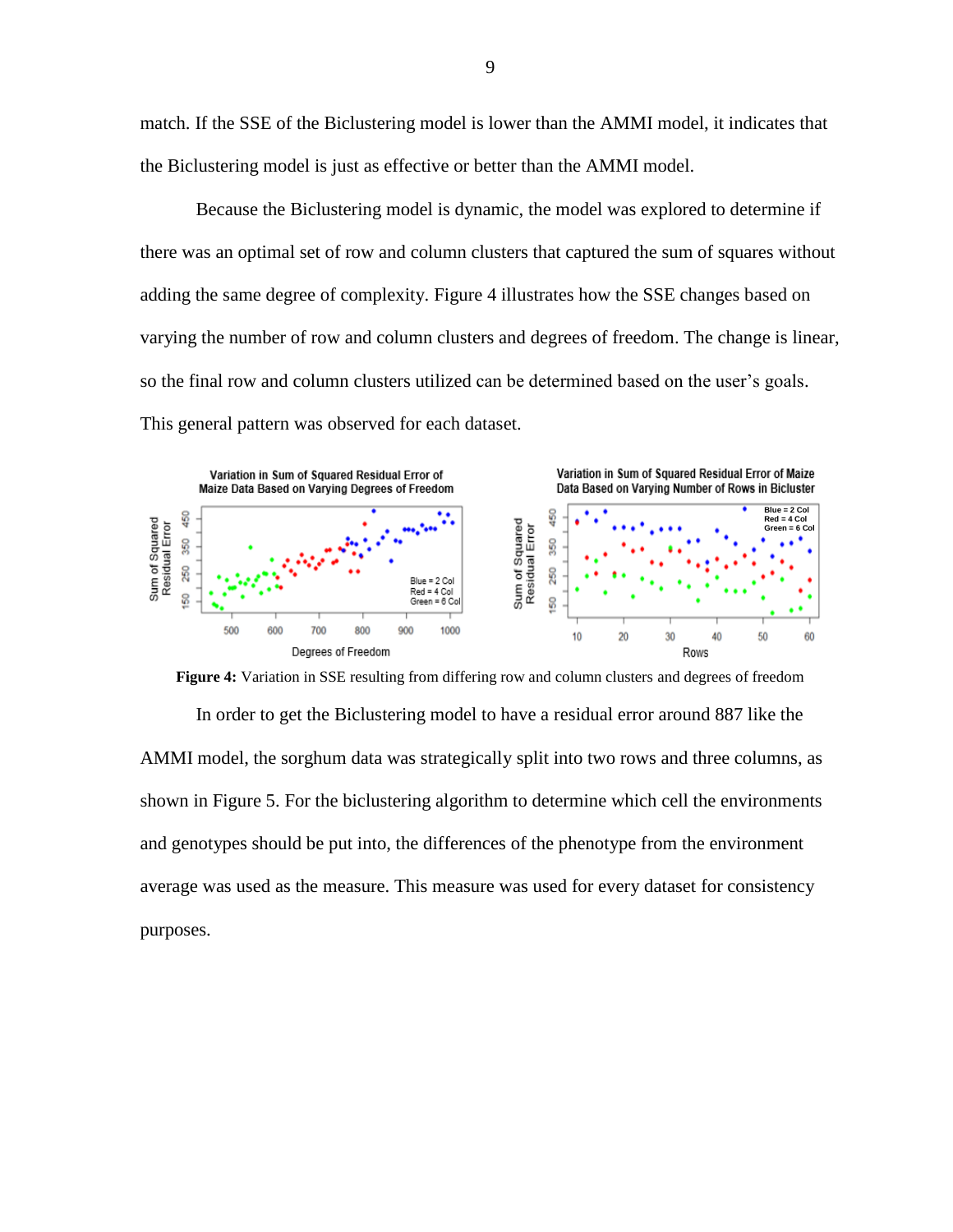

**Figure 5: Heat Map of Shuffled Sorghum Data (2x3)**

Splitting the data into two rows and three columns results in a residual degree of freedom of 896, as seen in Table 7. The SSE is slightly less than the SSE of the AMMI model, but the residual degrees of freedom is higher for the Biclustering model. Therefore, the Biclustering model is just as effective as the other models evaluated when applied to the sorghum data.

| <b>Table 7: Biclustering Model of Sorghum</b> |                    |      |             |  |  |  |
|-----------------------------------------------|--------------------|------|-------------|--|--|--|
| Model                                         | <b>Main Effect</b> | D.F. | <b>S.S.</b> |  |  |  |
| <b>Biclustering</b>                           | (ì                 | 236  | 53,020,738  |  |  |  |
|                                               | E                  | 6    | 199,593,392 |  |  |  |
|                                               | No Int Cells       | 471  | 60,230,522  |  |  |  |
|                                               | Error              | 896  | 7,405,088   |  |  |  |

When the biclustering algorithm is shuffling the data, the exact same genotypes and environments are not always put into the same cluster as the previous run. Therefore, the biclustering algorithm was run multiple times to find the minimum SSE possible which is recorded in Table 8. Running the algorithm multiple times also indicates how much variability existed in the model.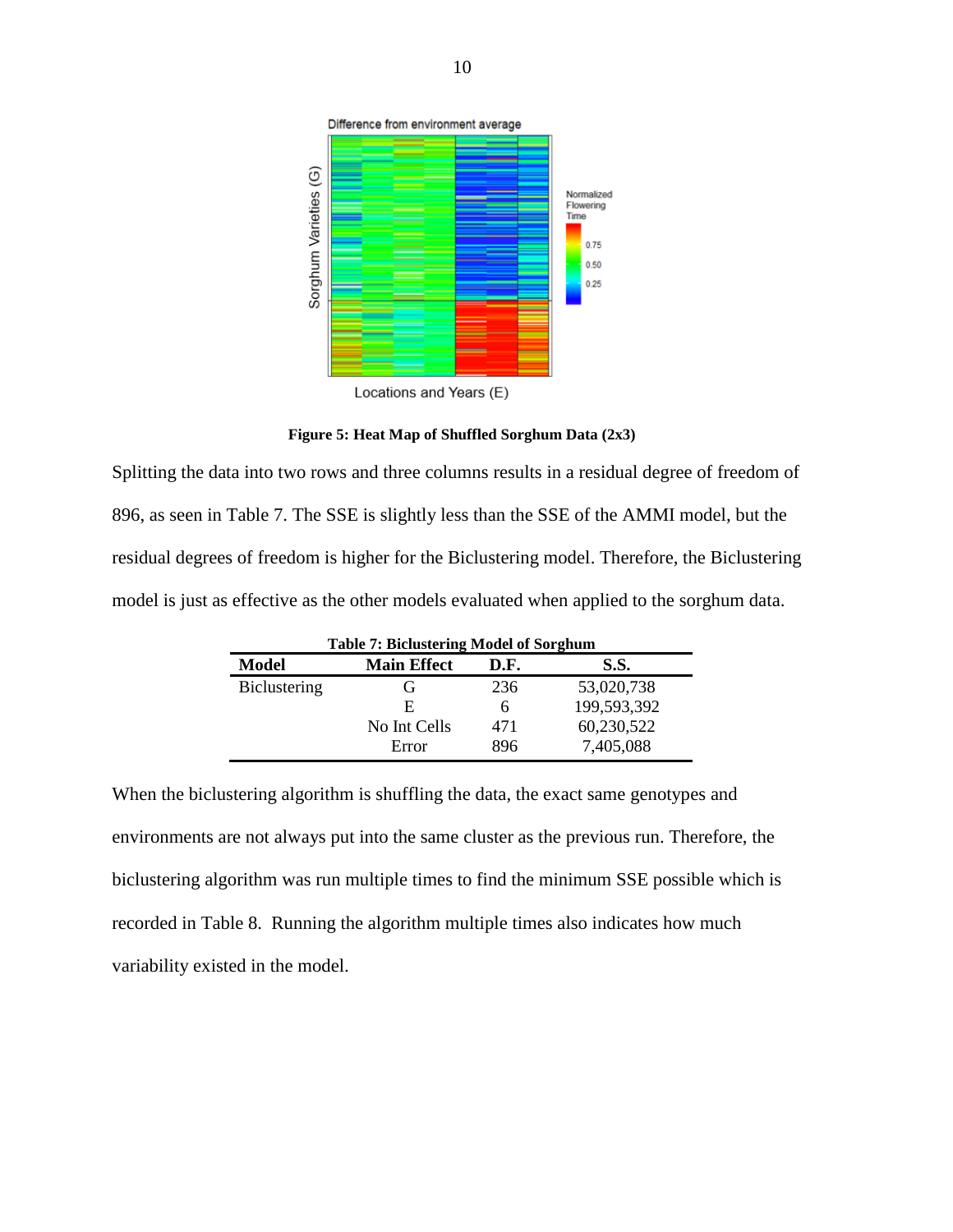| <b>Table 8: Variation in Biclustering Model</b>  |            |  |  |  |  |
|--------------------------------------------------|------------|--|--|--|--|
| Variability in Residual Sum of Squares (Sorghum) |            |  |  |  |  |
| Minimum                                          | 7,405,088  |  |  |  |  |
| Maximum                                          | 11,437,121 |  |  |  |  |
| Average                                          | 10,223,972 |  |  |  |  |
| <b>Standard Deviation</b>                        | 1,741,186  |  |  |  |  |

# <span id="page-14-0"></span>**2.3.2 Rice**

The rice dataset is the next case that is compared. The phenotypic response here is also flowering time. The number of row and column clusters that were selected in this example for biclustering were again selected so that the Biclustering model and the AMMI model both had comparable residual degrees of freedom. Table 9 – Table 12 show the residual error for each model. In this dataset, the G and E main effects were able to explain much more of the model compared to the sorghum data. The AMMI model was further able to explain more than 90% of the original error with only two principal components.

| Table 9: No-interaction Model of Rice |                              |          |                    | Table 10: All Interaction Model of Rice |                              |                   |                    |
|---------------------------------------|------------------------------|----------|--------------------|-----------------------------------------|------------------------------|-------------------|--------------------|
| Model                                 | <b>Main</b><br><b>Effect</b> | D.F.     | <b>S.S.</b>        | <b>Model</b>                            | <b>Main</b><br><b>Effect</b> | D.F.              | <b>S.S.</b>        |
| N <sub>0</sub><br>Interaction         | G<br>E                       | 175<br>8 | 134,189<br>485,135 | All<br>Interaction                      | G,<br>Ε                      | 175<br>8          | 134,189<br>485,135 |
|                                       | Error                        | 1.355    | 58,071             |                                         | <b>G</b> xE<br>Error         | 1,355<br>$\theta$ | 58,071             |

| Table 11: Regression on Mean Model of Rice |                              |       |             | <b>Table 12: AMMI Model of Rice</b> |                              |      |             |
|--------------------------------------------|------------------------------|-------|-------------|-------------------------------------|------------------------------|------|-------------|
| <b>Model</b>                               | <b>Main</b><br><b>Effect</b> | D.F.  | <b>S.S.</b> | <b>Model</b>                        | <b>Main</b><br><b>Effect</b> | D.F. | <b>S.S.</b> |
| Regression                                 | G                            | 175   | 134,189     | <b>AMMI</b>                         | G                            | 175  | 134,189     |
| on Mean                                    | Е                            | 8     | 485,135     |                                     | Е                            | 8    | 485,135     |
|                                            | Reg of E                     | 175   | 41,697      |                                     | PC <sub>1</sub>              | 182  | 47,971      |
|                                            |                              |       |             |                                     | PC <sub>2</sub>              | 180  | 4,272       |
|                                            | Error                        | 1,180 | 16,374      |                                     | Error                        | 993  | 5,828       |

The Biclustering model with similar complexity to the AMMI model splits the data into three row (genotype) clusters and three column (environment) clusters, as seen in Figure 6.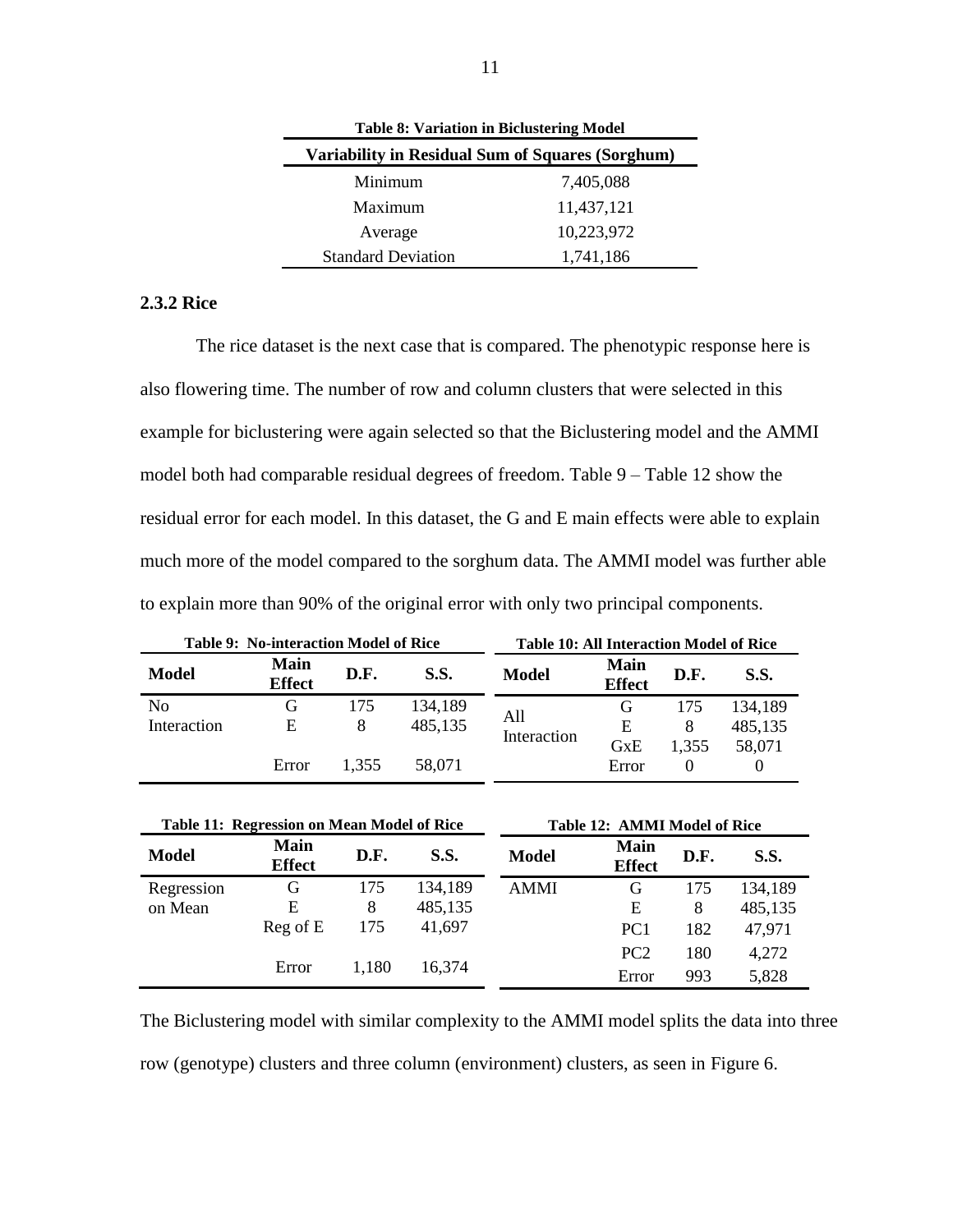

The residual degrees of freedom and sum of squares of the Biclustering model is compiled in Table 13. In this case, the sum of squared error for the Biclustering model is more than that of the AMMI model, but the two are comparable.

| <b>Table 13: Biclustering Model of Rice</b> |                    |      |         |  |  |  |
|---------------------------------------------|--------------------|------|---------|--|--|--|
| Model                                       | <b>Main Effect</b> | D.F. | S.S.    |  |  |  |
| <b>Biclustering</b>                         | (ì                 | 175  | 134,189 |  |  |  |
|                                             | E                  | 8    | 485,135 |  |  |  |
|                                             | No Int Cells       | 362  | 51,586  |  |  |  |
|                                             | Error              | 993  | 6,485   |  |  |  |

Because the biclustering algorithm can have varying results depending on how well the algorithm is able to correctly group the genotypes and environments, multiple iterations were run to determine the minimum error that can result with a 3x3 cell. The results are compiled in Table 14.

| <b>Table 14: Variation in Biclustering Model</b> |        |  |  |  |
|--------------------------------------------------|--------|--|--|--|
| Variability in Residual Sum of Squares (Rice)    |        |  |  |  |
| Minimum                                          | 6,485  |  |  |  |
| Maximum                                          | 11,747 |  |  |  |
| Average                                          | 7.345  |  |  |  |
| <b>Standard Deviation</b>                        | 1,284  |  |  |  |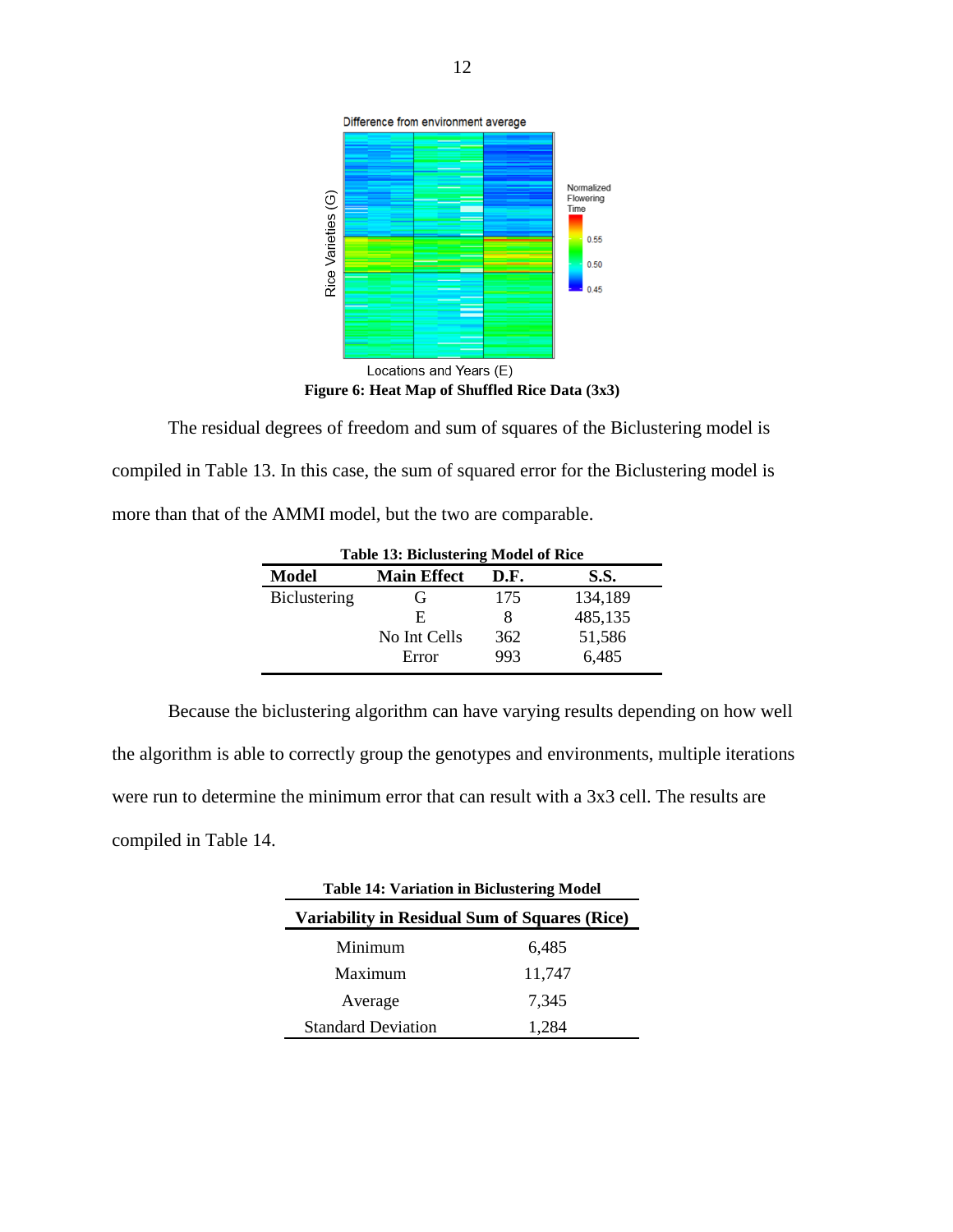# <span id="page-16-0"></span>**2.3.3 Maize**

The third dataset that was used to compare the linear models to the Biclustering model was the maize data. Introduced by Ribaut et al. (1996, 1997) and used by Malosetti et al. (2013), in this dataset, 210 genotypes were planted in seven different environments. The sum of squared error in the no-interaction model is more than the sum of squares that can be described by the genotype (G) main effect. When applying each model, the lowest SSE again results from the AMMI model as seen in Table 15 – Table 18.

| <b>Table 15: No-interaction Model of Maize</b> |                              |       |       | <b>Table 16: All Interaction Model of Maize</b> |                              |       |       |
|------------------------------------------------|------------------------------|-------|-------|-------------------------------------------------|------------------------------|-------|-------|
| Model                                          | <b>Main</b><br><b>Effect</b> | D.F.  | S.S.  | <b>Model</b>                                    | <b>Main</b><br><b>Effect</b> | D.F.  | S.S.  |
| N <sub>0</sub>                                 |                              | 210   | 614   | A11                                             |                              | 210   | 614   |
| Interaction                                    | E                            |       | 5,679 | Interaction                                     | Е                            |       | 5,679 |
|                                                |                              |       |       |                                                 | GxE                          | 1.470 | 813   |
|                                                | Error                        | 1.470 | 813   |                                                 | Error                        |       |       |

|              |                              |       | Table 17: Regression on Mean Model of Maize | <b>Table 18: AMMI Model of Maize</b> |                       |       |       |  |  |  |  |  |
|--------------|------------------------------|-------|---------------------------------------------|--------------------------------------|-----------------------|-------|-------|--|--|--|--|--|
| <b>Model</b> | <b>Main</b><br><b>Effect</b> | D.F.  | <b>S.S.</b>                                 | <b>Model</b>                         | Main<br><b>Effect</b> | D.F.  | S.S.  |  |  |  |  |  |
|              | G                            | 210   | 614                                         | <b>AMMI</b>                          | G                     | 210   | 614   |  |  |  |  |  |
| Regression   | E                            |       | 5,679                                       |                                      | Е                     |       | 5,679 |  |  |  |  |  |
| on Mean      | $Reg$ of $E$                 | 210   | 230                                         |                                      | PC <sub>1</sub>       | 216   | 242   |  |  |  |  |  |
|              |                              |       |                                             |                                      | PC <sub>2</sub>       | 214   | 173   |  |  |  |  |  |
|              | Error                        | 1.260 | 583                                         |                                      | Error                 | 1,040 | 398   |  |  |  |  |  |

The Biclustering model uses a 3x3 cell to estimate the GxE interaction. The resulting

Biclustering model can be seen in Figure 7.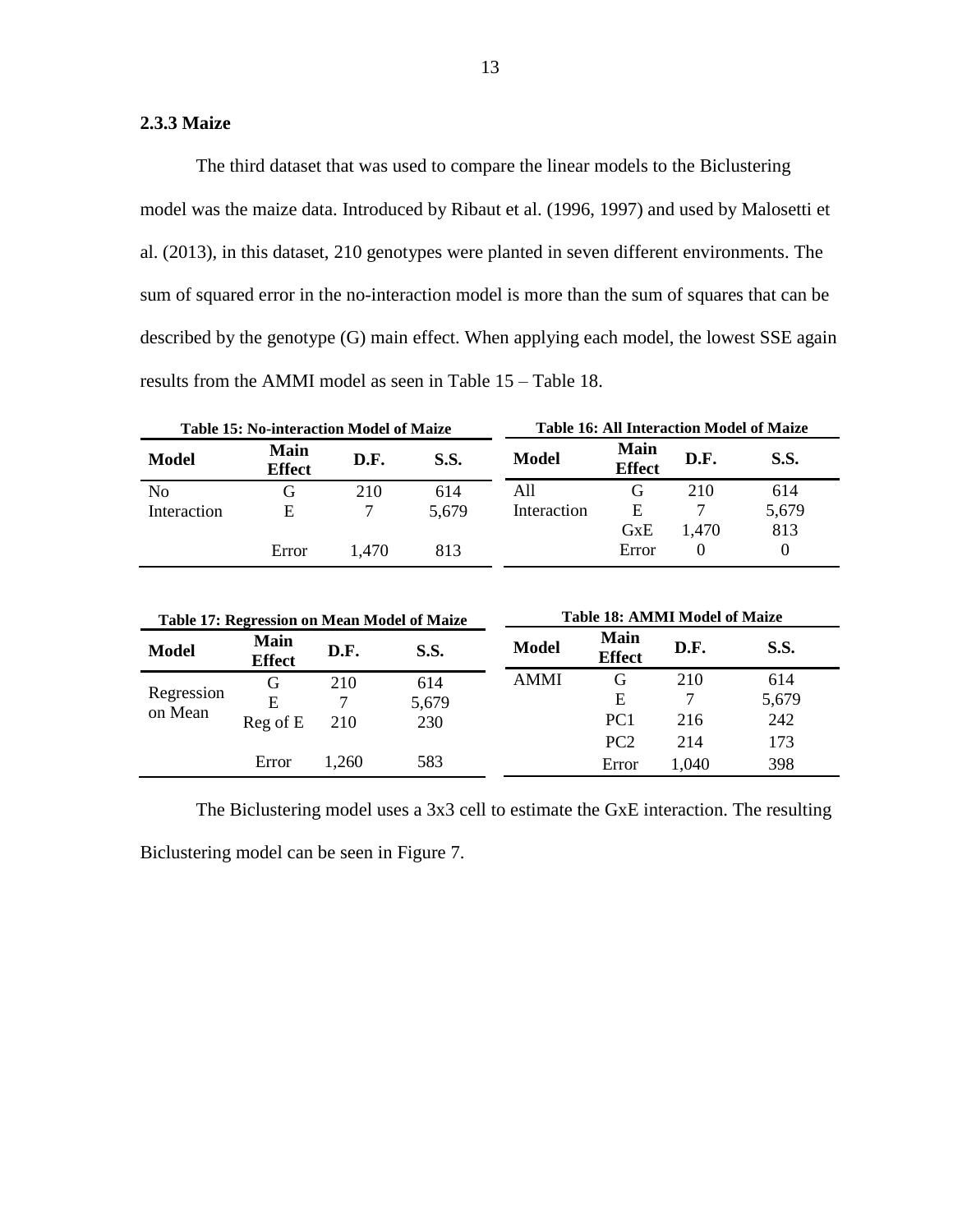

**Figure 7: Heat Map of Shuffled Maize Data (3x3)**

Like the rice dataset, the SSE that results from the biclustering algorithm is slightly higher than what was achieved by the AMMI model. This is shown in Table 19. The methods are still comparable; the linear models just outperform the Biclustering model in this case. Like the other models, the variation in the Biclustering model was analyzed to understand the stability of the Biclustering model on the Maize data. This is illustrated in Table 20.

| <b>Model</b> | <b>Main Effect</b> | D.F.  | <b>S.S.</b> |
|--------------|--------------------|-------|-------------|
|              | G                  | 210   | 614         |
| Biclustering | E                  |       | 5,679       |
|              | No Int Cells       | 425   | 349         |
|              | Error              | 1,045 | 464         |

| Variability in Residual Sum of Squares (Maize) |     |
|------------------------------------------------|-----|
| Minimum                                        | 464 |
| Maximum                                        | 558 |
| Average                                        | 492 |
| <b>Standard Deviation</b>                      | 40  |

# <span id="page-17-0"></span>**2.3.4 Soybean**

The most important comparison made in the context of this paper is the benchmarking done on the soybean dataset. This dataset was collected commercially by Syngenta Seeds and contains a large amount of missing data. The first three datasets evaluated were relatively complete and the Biclustering model was a contender in the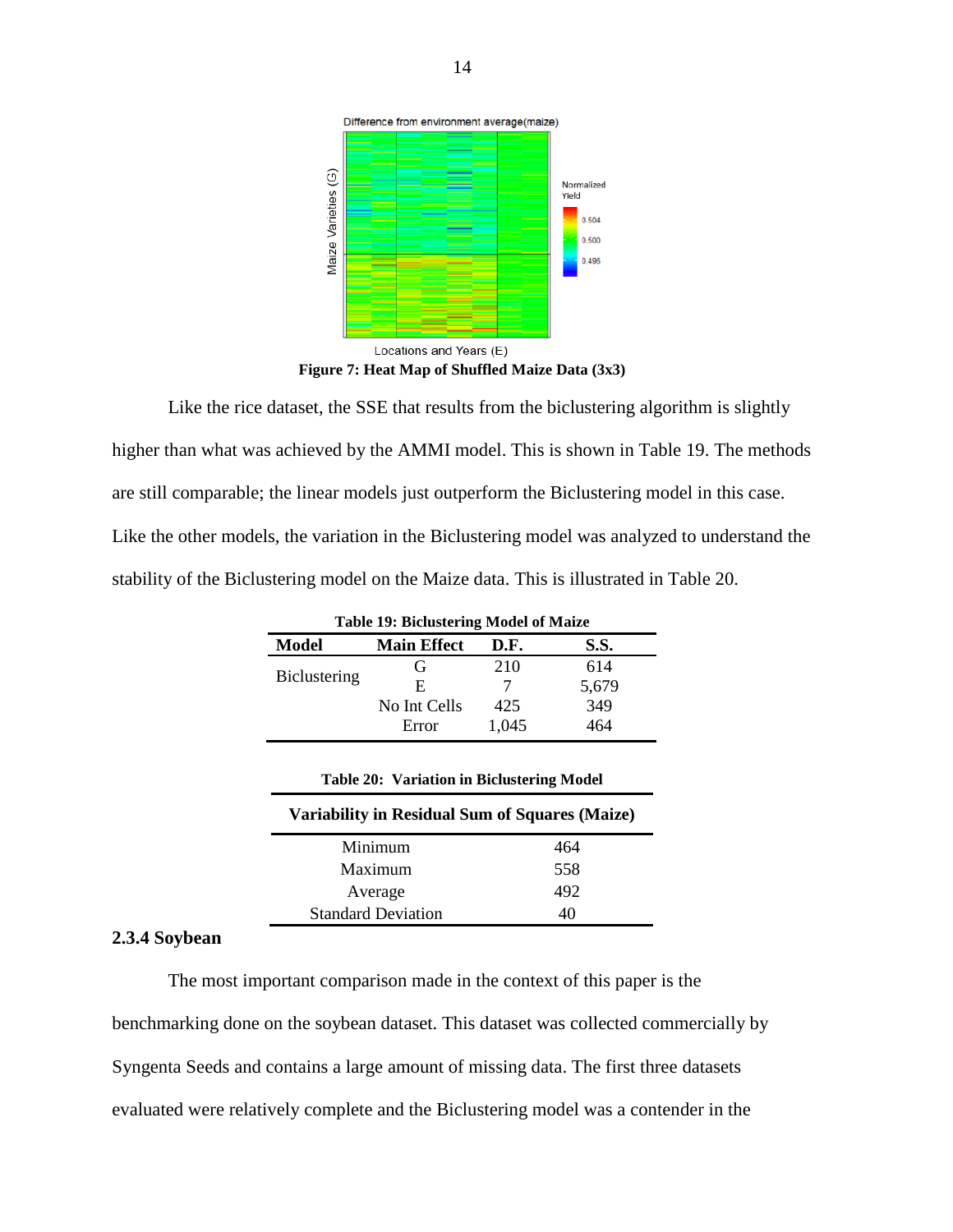effectiveness of the model. However, in commercial practice, it is more common to have missing data in the sense that not every genotype is planted in every location so the biclustering cell (m rows and n columns) becomes sparse. Prior to the introduction of the Biclustering model, there was not a model that was effective at quantifying the GxE interaction when the data was mostly incomplete. Table 21 – Table 24 show the error that the linear models attained. For the no-interaction model, the SSE was double what the genotype (G) term was able to quantify, and the AMMI model was only able to reduce the SSE by less than 20%.

|                | <b>Table 21: No-interaction Model of Soybean</b> |       |         | <b>Table 22: All Interaction Model of Soybean</b> |                                      |       |          |  |  |  |  |  |
|----------------|--------------------------------------------------|-------|---------|---------------------------------------------------|--------------------------------------|-------|----------|--|--|--|--|--|
| <b>Model</b>   | <b>Main</b><br><b>Effect</b>                     | D.F.  | S.S.    | <b>Model</b>                                      | <b>Main</b><br>D.F.<br><b>Effect</b> |       | S.S.     |  |  |  |  |  |
| N <sub>0</sub> | G                                                | 131   | 26,098  | A11                                               | G                                    | 131   | 26,098   |  |  |  |  |  |
| Interaction    | E                                                | 72    | 187,595 | Interaction                                       | E                                    | 72    | 187,595  |  |  |  |  |  |
|                |                                                  |       |         |                                                   | GxE                                  | 2,407 | 51,706   |  |  |  |  |  |
|                | Error                                            | 2.407 | 51.706  |                                                   | Error                                | 0     | $\Omega$ |  |  |  |  |  |

| Table 23: Regression on Mean Model of Soybean |                              |       |             | <b>Table 24: AMMI Model of Soybean</b> |                              |       |             |  |  |  |  |  |
|-----------------------------------------------|------------------------------|-------|-------------|----------------------------------------|------------------------------|-------|-------------|--|--|--|--|--|
| <b>Model</b>                                  | <b>Main</b><br><b>Effect</b> | D.F.  | <b>S.S.</b> | <b>Model</b>                           | <b>Main</b><br><b>Effect</b> | D.F.  | <b>S.S.</b> |  |  |  |  |  |
| Regression                                    | G                            | 131   | 26,098      | <b>AMMI</b>                            | G                            | 131   | 14,975      |  |  |  |  |  |
| on Mean                                       | Е                            | 72    | 187,595     |                                        | Е                            | 72    | 198,719     |  |  |  |  |  |
|                                               | Reg of E                     | 107   | 4,028       |                                        | PC <sub>1</sub>              | 202   | 4,590       |  |  |  |  |  |
|                                               |                              |       |             |                                        | PC <sub>2</sub>              | 200   | 3,971       |  |  |  |  |  |
|                                               | Error                        | 2,300 | 47,679      |                                        | Error                        | 2,005 | 43,144      |  |  |  |  |  |

The results of splitting the 131 genotypes and 72 environments into three rows and three columns can be seen in Figure 8.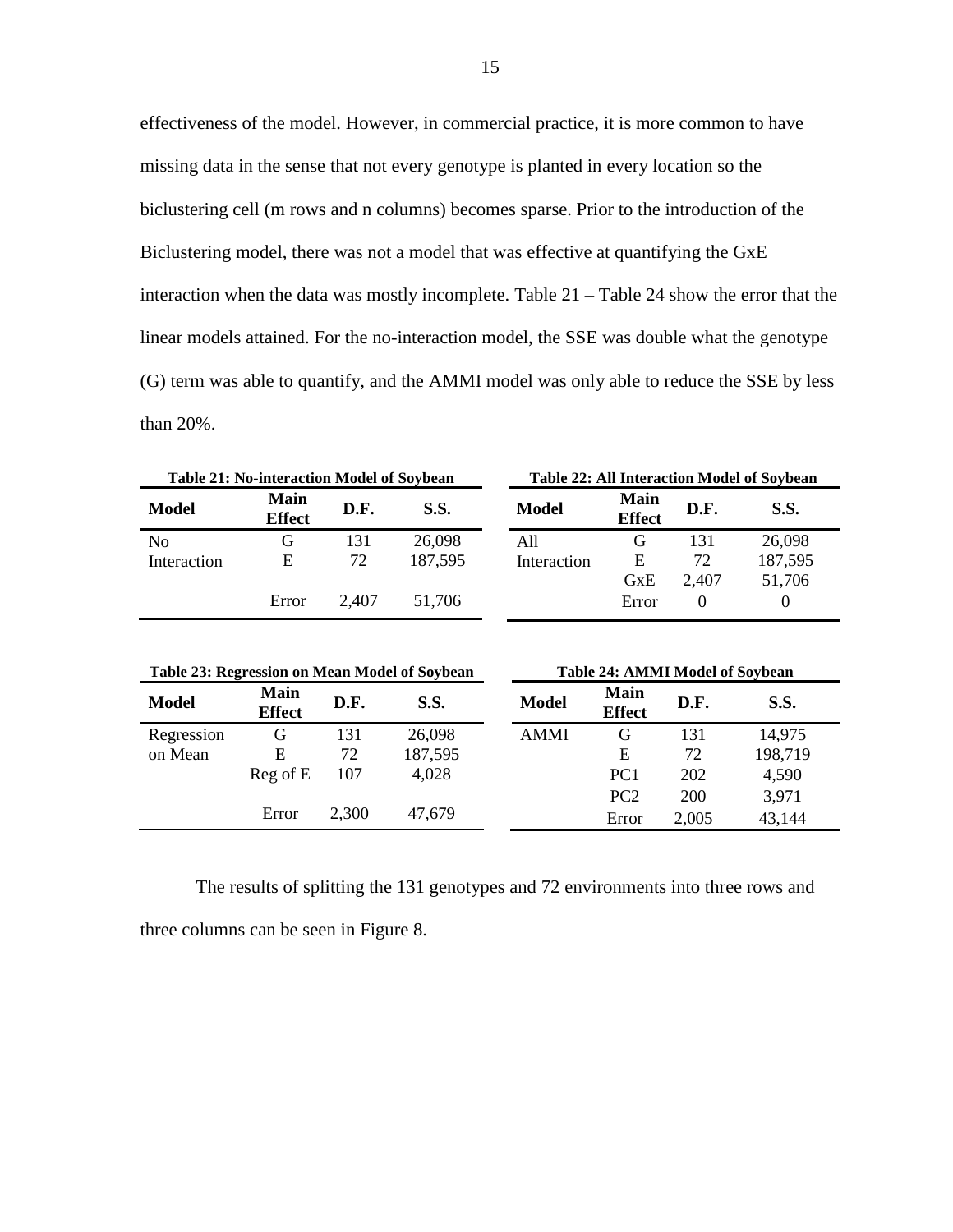

With a 3x3 cell, the complexity of the model is less than that of the AMMI model and the SSE is lower. The results of the Biclustering model is depicted in Table 25. The results show that the Biclustering model was able to outperform the best linear model, AMMI, in terms of complexity and residual error.

| Table 25: Biclustering Model of Soybean |                    |       |         |  |  |  |  |  |  |  |  |  |
|-----------------------------------------|--------------------|-------|---------|--|--|--|--|--|--|--|--|--|
| Model                                   | <b>Main Effect</b> | D.F.  | S.S.    |  |  |  |  |  |  |  |  |  |
|                                         | G,                 | 131   | 26,098  |  |  |  |  |  |  |  |  |  |
| <b>Biclustering</b>                     | F.                 | 72    | 187,595 |  |  |  |  |  |  |  |  |  |
|                                         | No Int Cells       | 333   | 17,947  |  |  |  |  |  |  |  |  |  |
|                                         | Error              | 2,074 | 33,759  |  |  |  |  |  |  |  |  |  |

It is even more reassuring in the effectiveness of the Biclustering model because even with variation, the maximum error calculated for the Biclustering model still captures more of the GxE interaction than any other linear model. The range of variability in the Biclustering model is illustrated in Table 26.

| <b>Table 26: Variation in Biclustering Model</b> |        |  |  |  |  |  |  |  |  |  |  |  |
|--------------------------------------------------|--------|--|--|--|--|--|--|--|--|--|--|--|
| Variability in Residual Sum of Squares (Soybean) |        |  |  |  |  |  |  |  |  |  |  |  |
| Minimum                                          | 33,759 |  |  |  |  |  |  |  |  |  |  |  |
| Maximum                                          | 39,911 |  |  |  |  |  |  |  |  |  |  |  |
| Average                                          | 37,057 |  |  |  |  |  |  |  |  |  |  |  |
| <b>Standard Deviation</b>                        | 925    |  |  |  |  |  |  |  |  |  |  |  |
| Range                                            | 6,152  |  |  |  |  |  |  |  |  |  |  |  |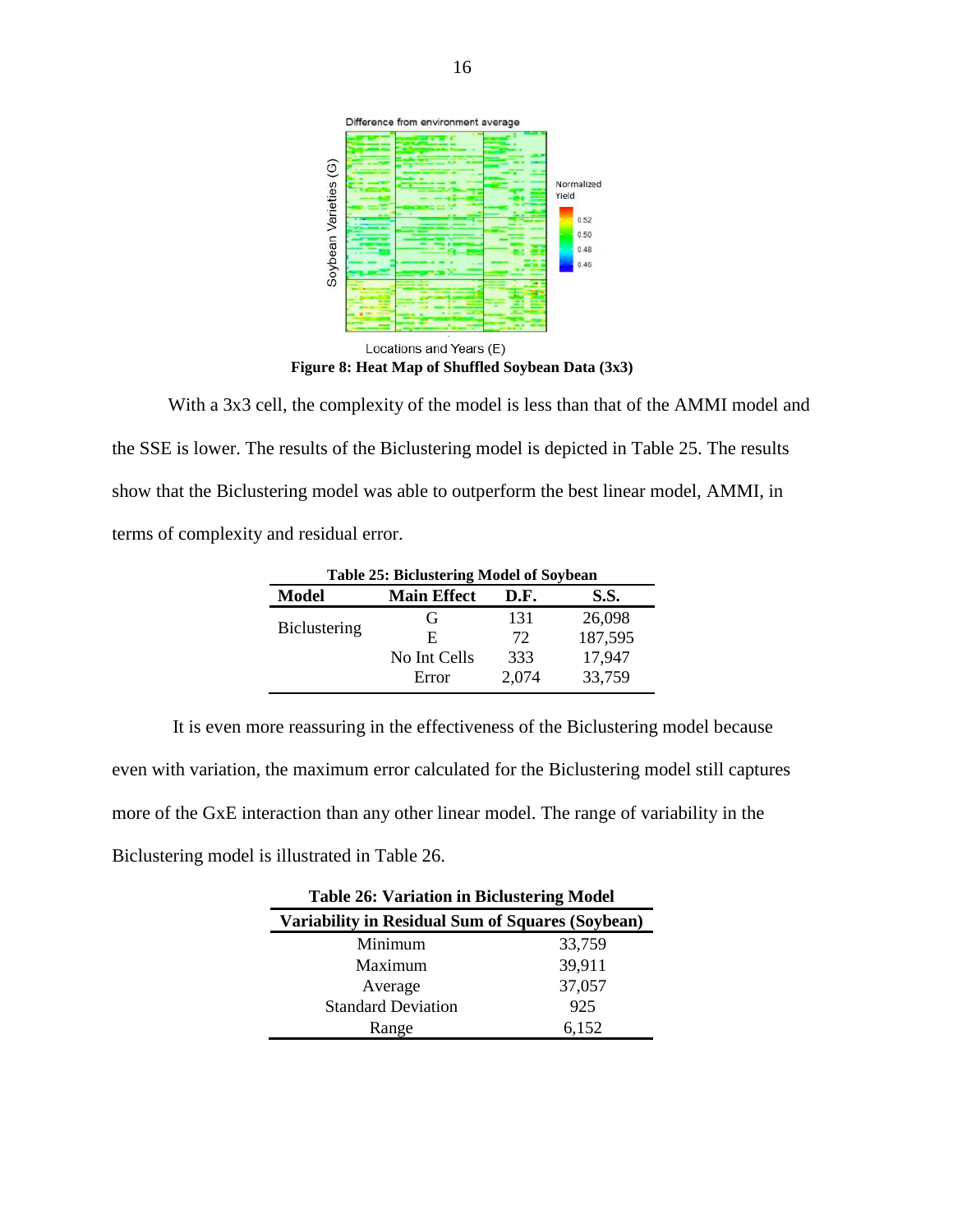When there is no interaction between the genotype and environments within a cell, one can predict how a genotype will perform in an unplanted environment within a cell. This concept is crucial for the models that have been constructed. Within a no-interaction cell, the phenotype of one genotype in an unplanted environment can be inferred based on how the phenotypes differed between two genotypes planted in the same environment. In other words, inferences can be made for genotypes in untested environments based directly from an observation of another genotype planted in that environment.

The Biclustering model outperforms the other models when using sparse data. The data used to demonstrate the effectiveness of the proposed optimization model is sparse data, which is representative of what happens commercially in the agricultural industry. Therefore, the Biclustering model is used extensively for the remainder of the discussion. Finding sets of genotypes and environments that interact in the same way is crucial in implementing the methodology utilized in this research. Each specific set of genotypes and environments can be referred to as a cell. There are a variety of ways that the genotypes can be planted to gain enhanced information. Several experimental designs are created and explored to examine the effectiveness of differing planting patterns.

Each experimental design has the goal of inferring the most genotype/environment pairs by strategically planting the limited resources. Two complementary methodologies can be utilized depending on the number of genotypes and other limited resources available. The approaches differ based on whether it is feasible to infer every genotype/environment pair. The first approach represents a common case. If a limited number of genotypes can be planted across all environments, the approach determines how genotypes can be arranged in order to maximize the number of genotype/environment pairs that can be inferred. The

17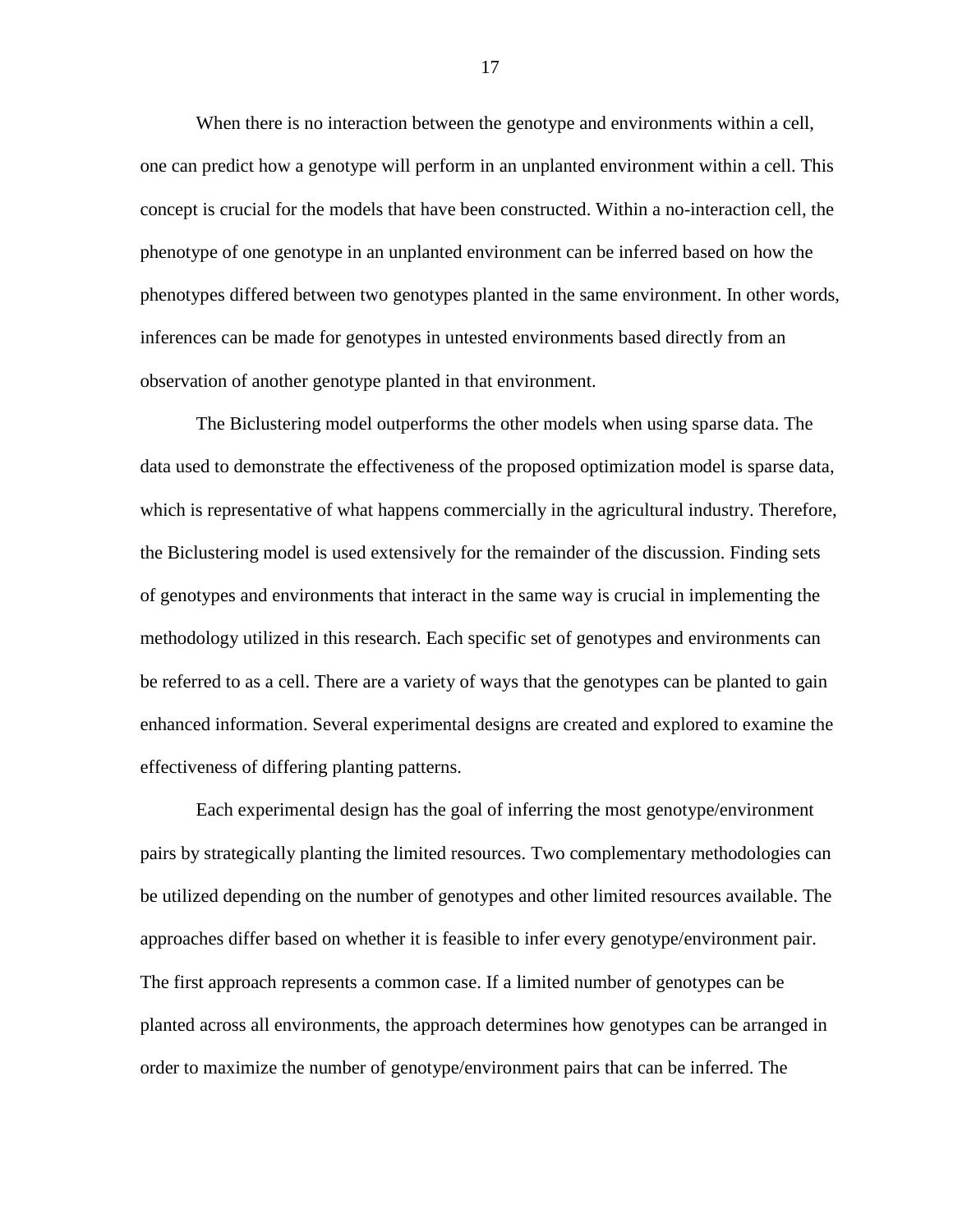second approach is the ideal case where the objective is to determine how many genotype/environment pairs need to be planted, so that every pair can be inferred within a dataset. A variety of small-scale experimental designs are constructed with logical constraints based on the two methodologies discussed. The intention is for these small-scale experimental designs to be duplicated in a larger scale for the use by commercial breeders.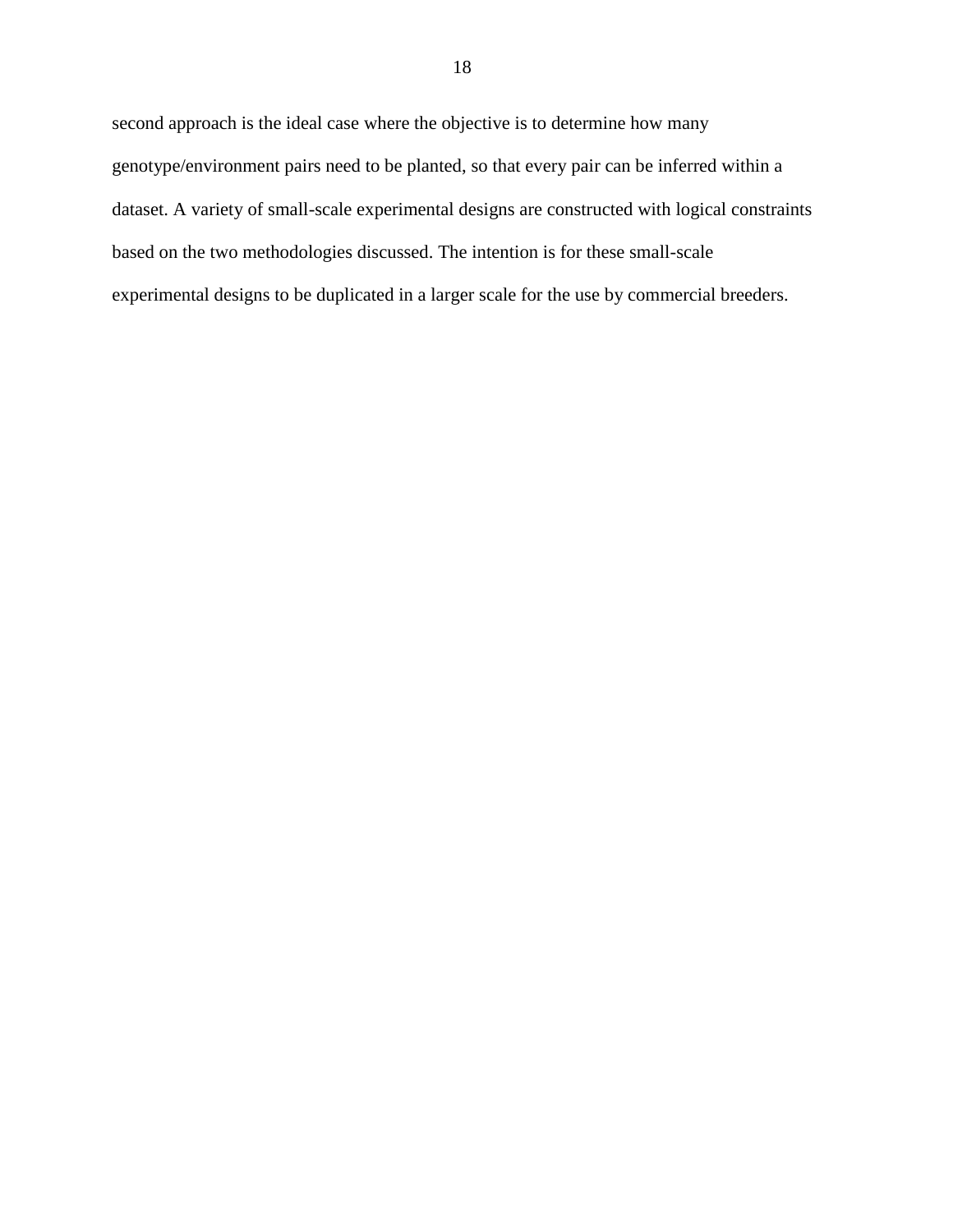# **CHAPTER 3. MATERIALS AND METHODS**

<span id="page-22-0"></span>Optimization formulations were developed to solve the two methodologies. For both, genotype/environment pairs are either tested (planted) or inferred. Minimally, one connection is required to make an inference for a genotype/environment pair. In order to create a connection, the desired genotype  $(g)$  needs to be planted in the same environment  $(e<sup>z</sup>)$  as another known genotype  $(g')$ . The known genotype  $(g')$  also needs to be planted in the environment (e) of the desired genotype (g). This situation is illustrated in Figure 9. This connection can come from any genotype/environment pair within a no-interaction cell. The connection becomes void across cells.



**Figure 9: Illustration of how an inference can be made to predict an unobserved genotype/environment pair**  $Y_{ge}$  based on the phenotypes of  $x_{g'e}, x_{ge'}$  and  $x_{g'e'}.$ 

To solve the first approach, a maximization formulation has been constructed. The objective of this approach is to maximize the number of genotype/environment pairs that can be inferred. The constraint is the set number of genotypes that can be planted across the environments. The premise is that more genotype/environment pairs can be inferred if the limited resources are strategically planted. Each variable is binary.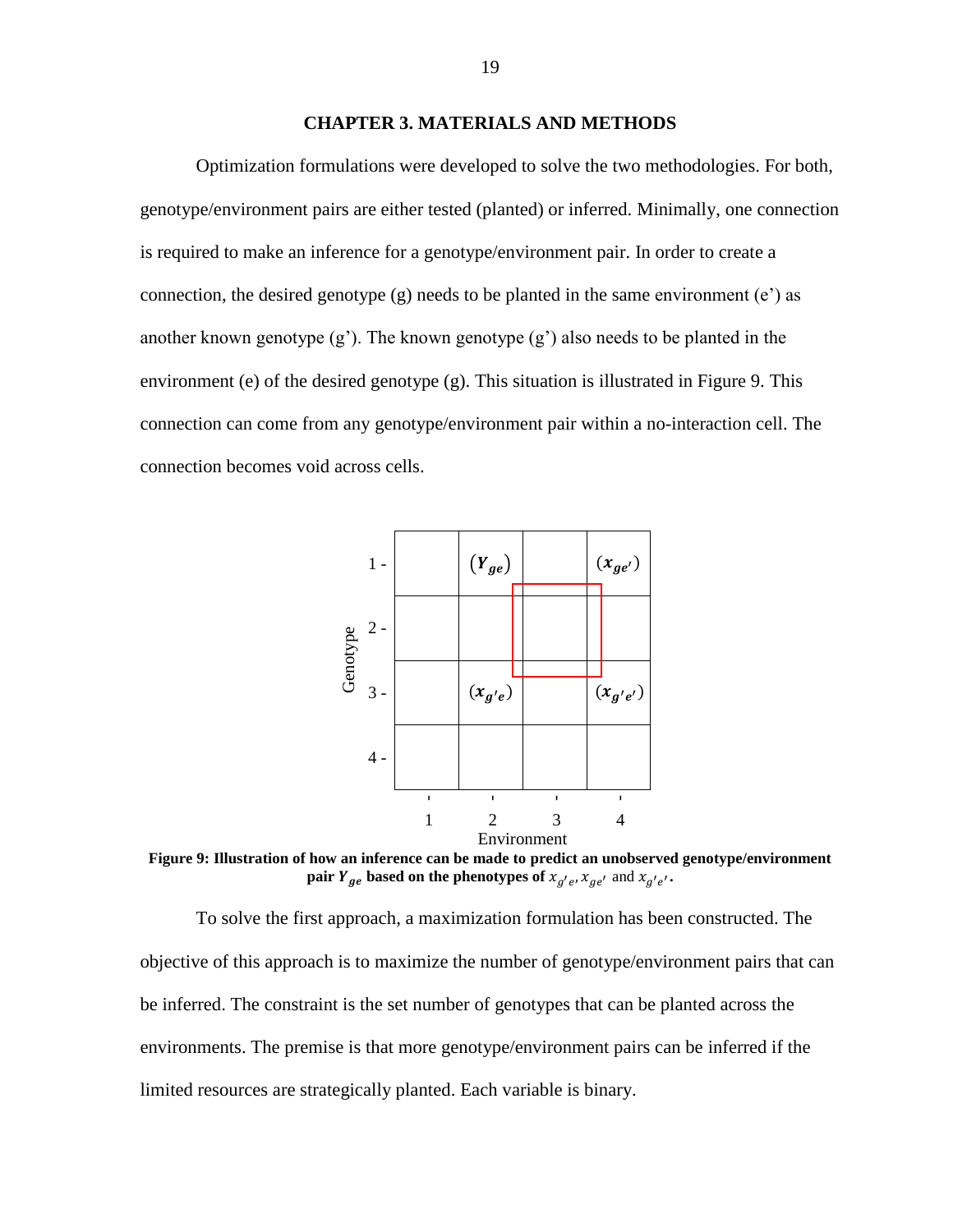# **3.1 Approach 1**

<span id="page-23-0"></span>Maximize:

$$
\sum_{g} \sum_{e} Y_{ge} \tag{1(a)}
$$

Subject to:

$$
\sum_{g} \sum_{e} x_{ge} \le P \tag{1(b)}
$$

$$
\sum_{g'} \sum_{e'} x_{ge'} * x_{g'e} * x_{g'e'} + x_{ge} \ge Y_{ge} \qquad \qquad \forall \ ge \in Z_i \qquad 1(c)
$$

where:

 $x_{ge} = \}$ 1 genotype (g) planted in environment (e) 0 genotype (g) not planted in environment (e)  $Y_{ge} = \{$ 1 genotype (g) planted or reached in environment (e) 0 genotype (g) not planted nor reached in environment (e)  $P =$  maximum number of genotype/environment pairs to be planted  $Z_i$  = cell of genotypes and environments determined to be related

# Equation 1(c) is used to determine whether a genotype/environment pair can be

inferred. It involves multiplying all three variables together. If the product is zero, it implies that no connections were made for the specific pair. Although useful, this formulation makes this optimization model non-linear. In order to ensure convergence to an optimal solution, Equation 1(c) was linearized in the following manner. Where multiplication of variables exists in the problem formulations, the following linearization is applied.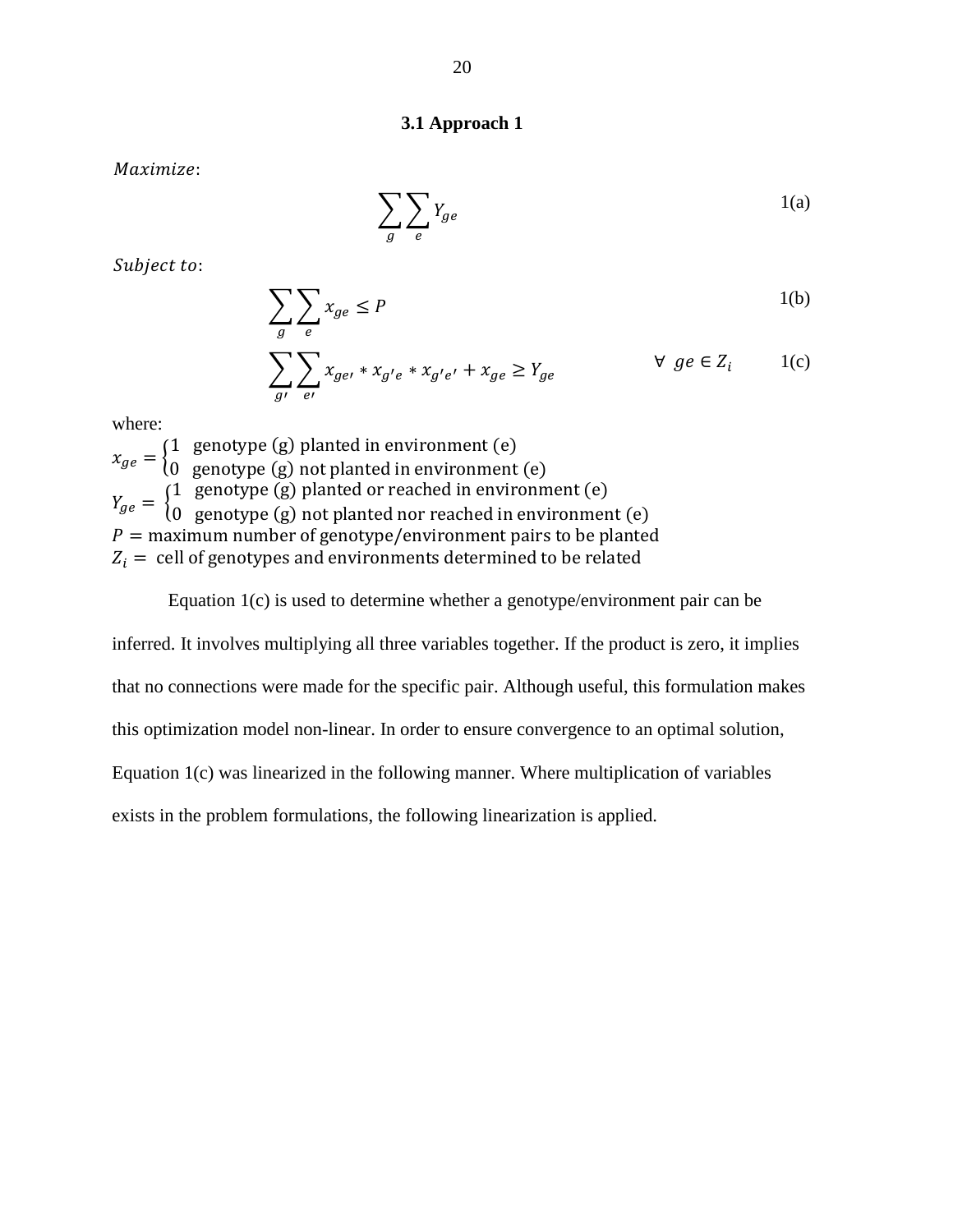Linearization of Variable Multiplication:

 $A_{geg'e'} \leq x_g$  $v_e$   $\forall$   $geg'e' \in Z_i$   $2(a)$ 

$$
A_{geg'e'} \le x_{ge'} \qquad \qquad \forall \ge geg'e' \in Z_i \qquad \qquad 2(b)
$$

$$
A_{geg'e'} \ge x_{g'e} + x_{ge'} - 1
$$
  $\forall$   $geg'e' \in Z_i$   $2(c)$ 

$$
B_{geg'e'} \le A_{geg'e'}
$$
\n
$$
\forall \text{ } geg'e' \in Z_i
$$
\n
$$
B_{geg'e'} \le x_{gie'}
$$
\n
$$
\forall \text{ } geg'e' \in Z_i
$$
\n
$$
\forall \text{ } geg'e' \in Z_i
$$
\n
$$
\exists \text{ } (e)
$$

$$
B_{geg'e'} \ge A_{geg'e'} + x_{g'e'} - 1
$$
 
$$
\forall geg'e' \in Z_i
$$
 (f)

$$
Y_{ge} \le \sum_{g'} \sum_{e'} B_{geg'e'} + x_{ge} \qquad \qquad \forall \, ge \in Z_i \qquad \qquad 2(g)
$$

where:

 $x_{ge} = \}$ 1 genotype (g) planted in environment (e) 0 genotype (g) not planted in environment (e)  $Y_{ge} = \{$ 1 genotype (g) planted or reached in environment (e) 0 genotype (g) not planted nor reached in environment (e)  $A_{geg'e'} = \begin{cases} 1 & x_{g'e} \text{ and } x_{ge'} \text{ were both planted} \\ 0 & \text{at least one of } x \text{ and } x \text{ were} \end{cases}$ 0 at least one of  $x_{gre}$  and  $x_{ge}$ , were not planted  $B_{geg'e'} = \begin{cases} 1 & x_{g'e} \text{, } x_{ge'} \text{, and } x_{g'e'} \text{ were both planted} \\ 0 & \text{at least one of } r \text{ and } x \text{ and } x \text{.} \end{cases}$  $0$  at least one of  $x_{g e}$  ,  $x_{g e}$  , and  $x_{g e e}$  were not planted  $Z_i$  = cell of genotypes and environments determined to be related

For the second approach, a minimization formulation has been constructed. The objective of this approach is to minimize the number of genotype/environment pairs that needs to be planted. In this approach, a specified number of genotype/environment pairs must

be observed or inferred.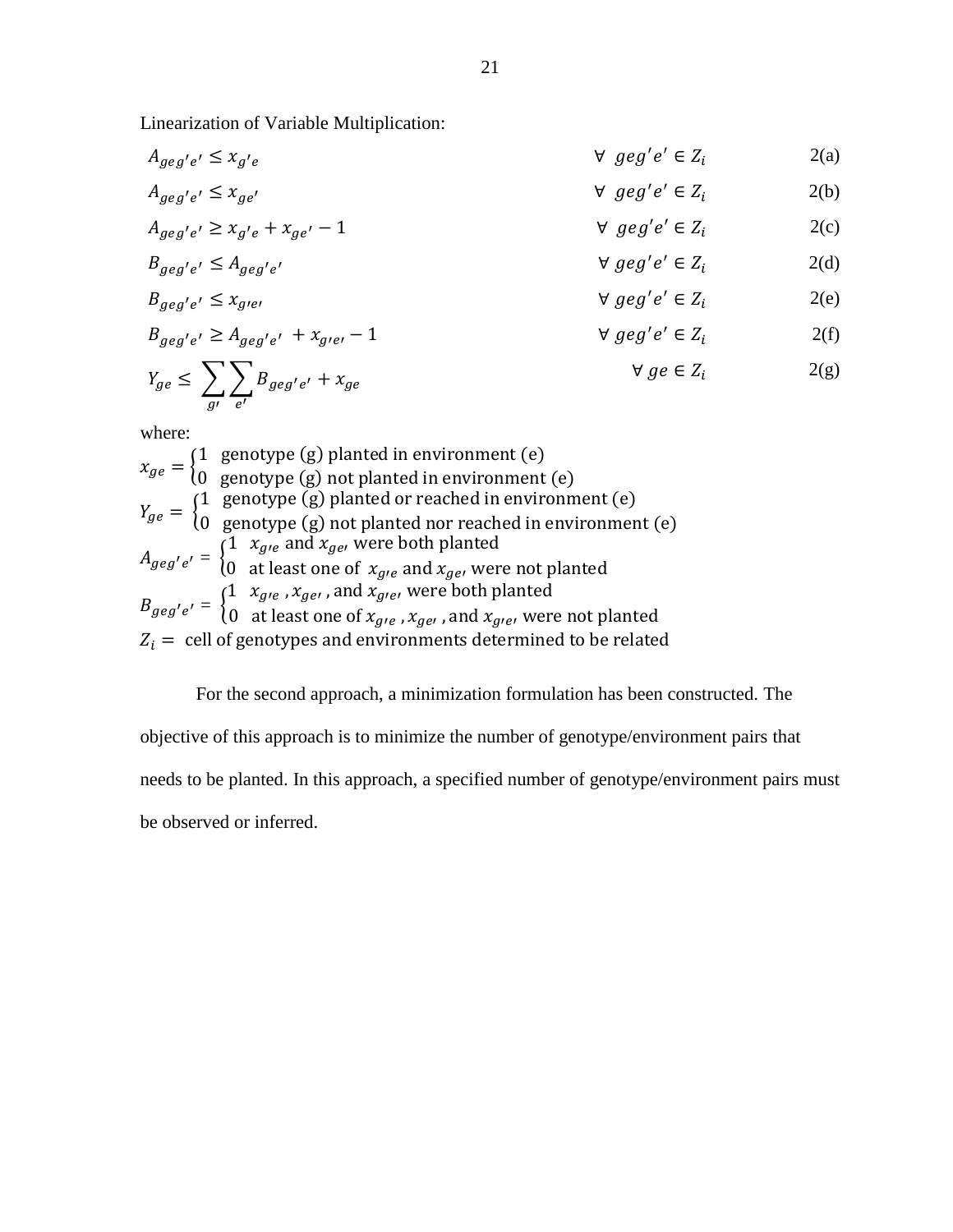# **3.2 Approach 2**

<span id="page-25-0"></span>Minimize:

$$
\sum_{g} \sum_{e} x_{ge} \tag{3(a)}
$$

Subject to:

$$
\sum_{g} \sum_{e} Y_{ge} \ge D \tag{3(b)}
$$

$$
\sum_{g'} \sum_{e'} x_{ge'} * x_{g'e} * x_{g'e'} + x_{ge} \ge Y_{ge} \qquad \qquad \forall \; ge \in Z_i \tag{3(c)}
$$

where:

 $x_{ge} = \}$ 1 genotype (g) planted in environment (e) 0 genotype (g) not planted in environment (e)  $Y_{ge} = \{$ 1 genotype (g) planted or reached in environment (e) 0 genotype (g) not planted nor reached in environment (e)  $D =$  desired amount of genotype/environment pairs to be planted and inferred  $Z_i$  = cell of genotypes and environments determined to be related

With the simple constraints of the approaches above, the required minimum number of genotypes planted is the sum of genotypes (m) and environments (n) minus one (m+n-1). In the simplest of cases, this optimal solution can be achieved by planting an "L", "T", or some variation of the shape. This implies that all pairs can be inferred by planting every genotype in one environment and planting one genotype in every environment. Three variations of this case are illustrated in Figure 10.



**Figure 10: Three variations of the minimum required planting locations to infer an entire cell.**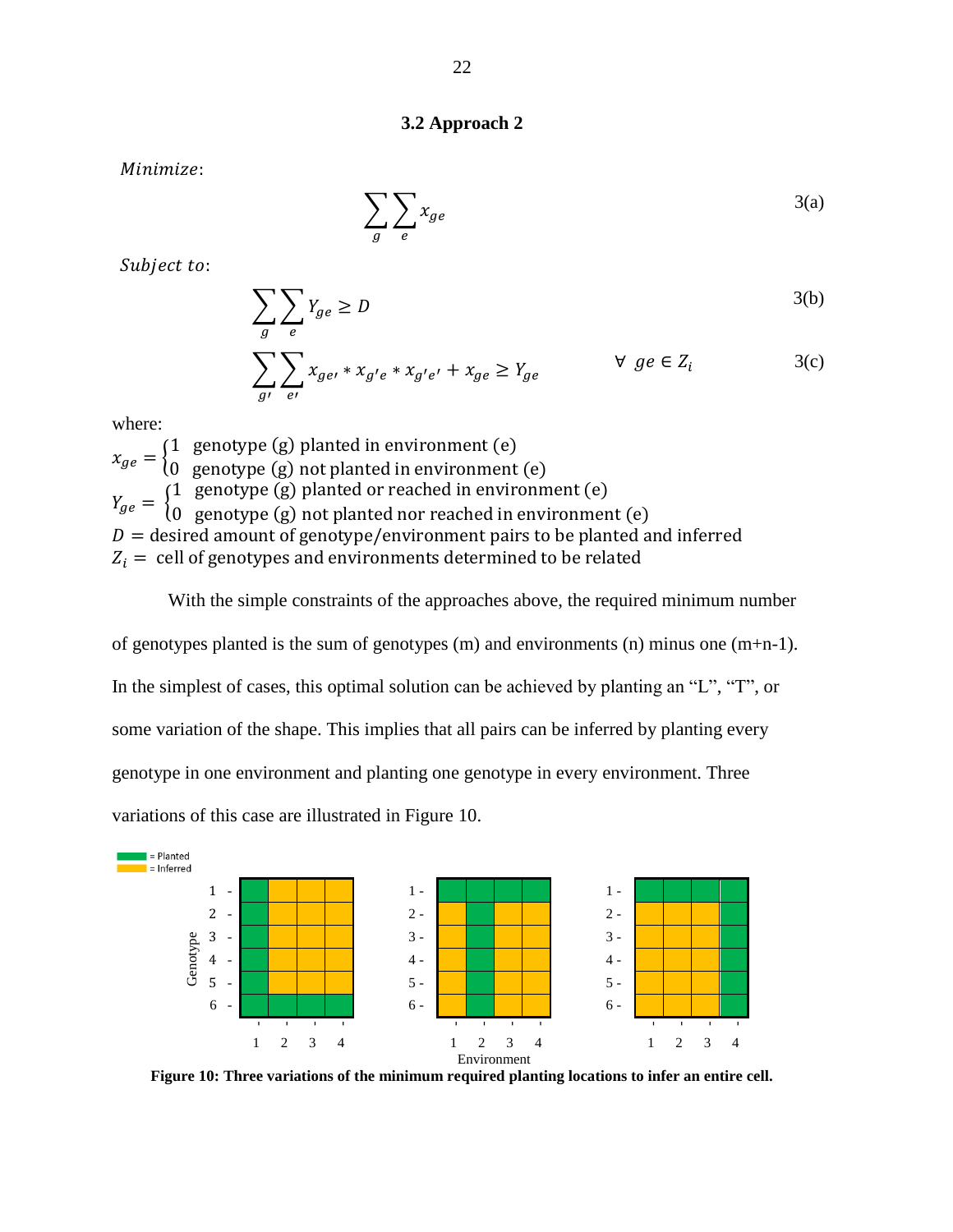The situations illustrated achieve the goal of reaching every location; however, in practice, this is not a realistic or a commonly applied approach. Therefore, additional constraints are introduced to better represent current practices while making an improvement to the current system. The following constraints can be added in any combination to the model for either approach to create a more realistic set of experimental designs.

# **3.3 Additional Constraints**

<span id="page-26-0"></span>The following constraint singlehandedly ensures that the algorithm does not plant every genotype in only one environment. This constraint limits the number of genotypes that can be planted in any one environment.  $S_i$  is the maximum number of genotypes that can be planted in an environment and it can be modified to resemble the goal of the experiment. Constraint 1:

$$
\sum_{g} x_{ge} \le S_i \qquad \qquad \forall \ e \in Z_i \tag{4}
$$

where:

 $x_{ge} = \}$ 1 genotype (g) planted in environment (e) 0 genotype (g) not planted in environment (e)  $S_i=\,$  maximum number of genotypes to be planted in any one environment  $Z_i$  = cell of genotypes and environments determined to be related

The next constraint aims to ensure that a genotype is planted in more than one environment. In order to learn more about how the genotype performs in a variety of environments, it should be planted in at least a few different environments.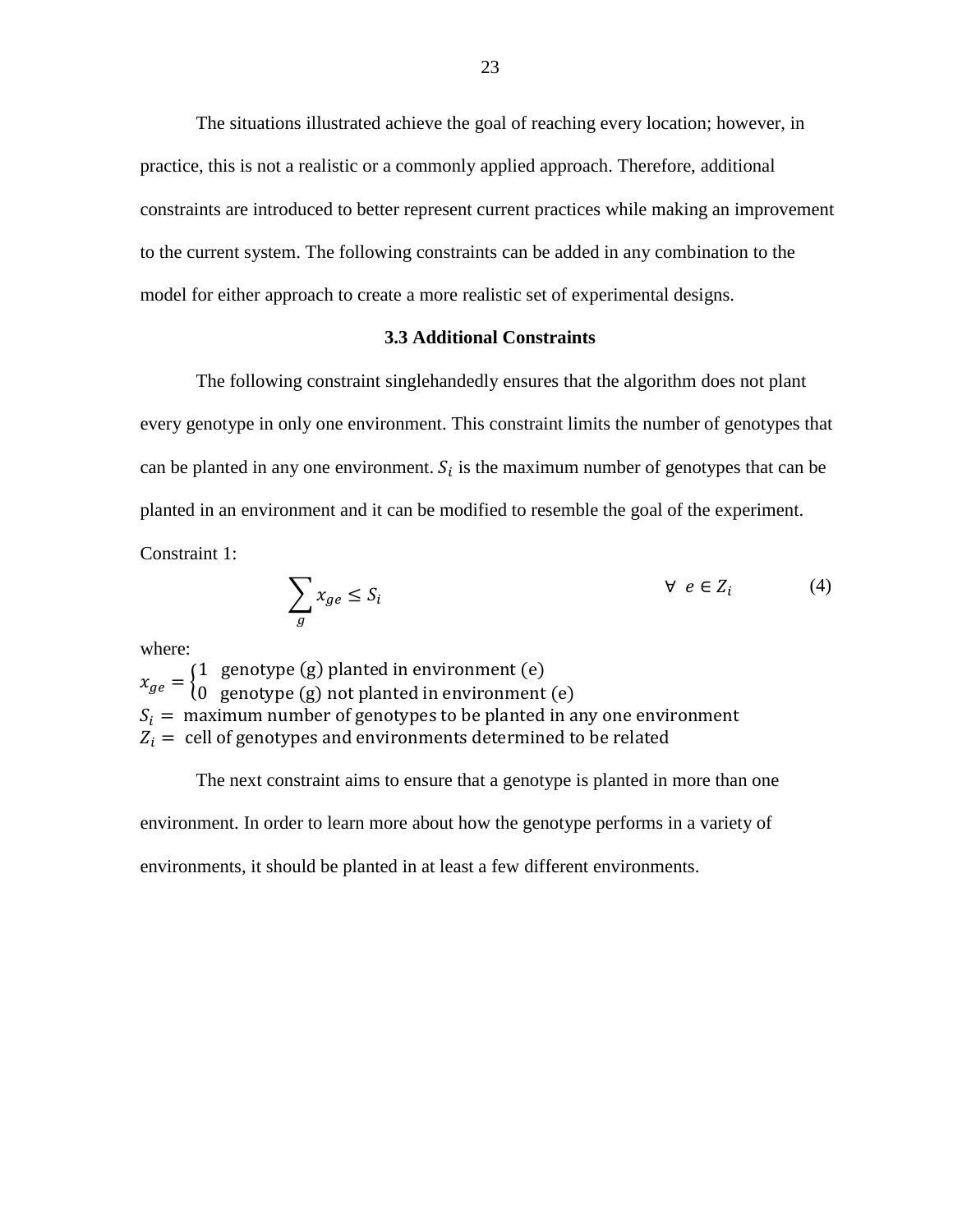Constraint 2:

$$
\sum x_{ge} \le W_i (C_i + 1) \qquad \forall g \in Z_i \qquad \qquad 5(a)
$$

$$
\sum_{e}^{e} x_{ge} \ge L_i * W_i \qquad \forall g \in Z_i \qquad \text{(b)}
$$

where:

 $x_{ge} = \}$ 1 genotype (g) planted in environment (e) 0 genotype (g) not planted in environment (e)  $W_i = \begin{cases} 1 & \text{indicator that requirement was met} \\ 0 & \text{indicator that requirement was not.} \end{cases}$ 0 indicator that requirement was not met  $C_i$  = number of environments in cell *i*  $\overrightarrow{L_i}$  = minimum number of environments a specific genotype has to be planted in'  $Z_i$  = cell of genotypes and environments determined to be related

The third constraint is particularly beneficial when a Biclustering model is not completely linear. This constraint sets a minimum number of connections that needs to be formed before a genotype/environment pair can be inferred. With this constraint, the breeder can specify the number of connections desired before an inference can be made. The more phenotypic responses averaged together, the more realistic the inference will be.

Constraint 3:

$$
\sum_{g'} \sum_{e'} x_{ge'} * x_{g'e} * x_{g'e'} + M_i * x_{ge} - M_i + 1 \ge Y_{ge} \qquad \qquad \forall \ ge \in Z_i
$$
 (6)

where:

 $x_{ge} = \}$ 1 genotype (g) planted in environment (e) 0 genotype (g) not planted in environment (e)  $Y_{ge} = \{$ 1 genotype (g) planted or reached in environment (e) 0 genotype (g) not planted nor reached in environment (e)  $M_i =$  minimum number of connections required to infer a genotype/environment  $Z_i$  = cell of genotypes and environments determined to be related

Adding constraints to Approach 1 and Approach 2 can cause the resulting planting plan to change. Figure 11 illustrates one example of how a planting plan for a 6x4 cell varies with additional constraints when a maximum of nine genotype/environment pairs can be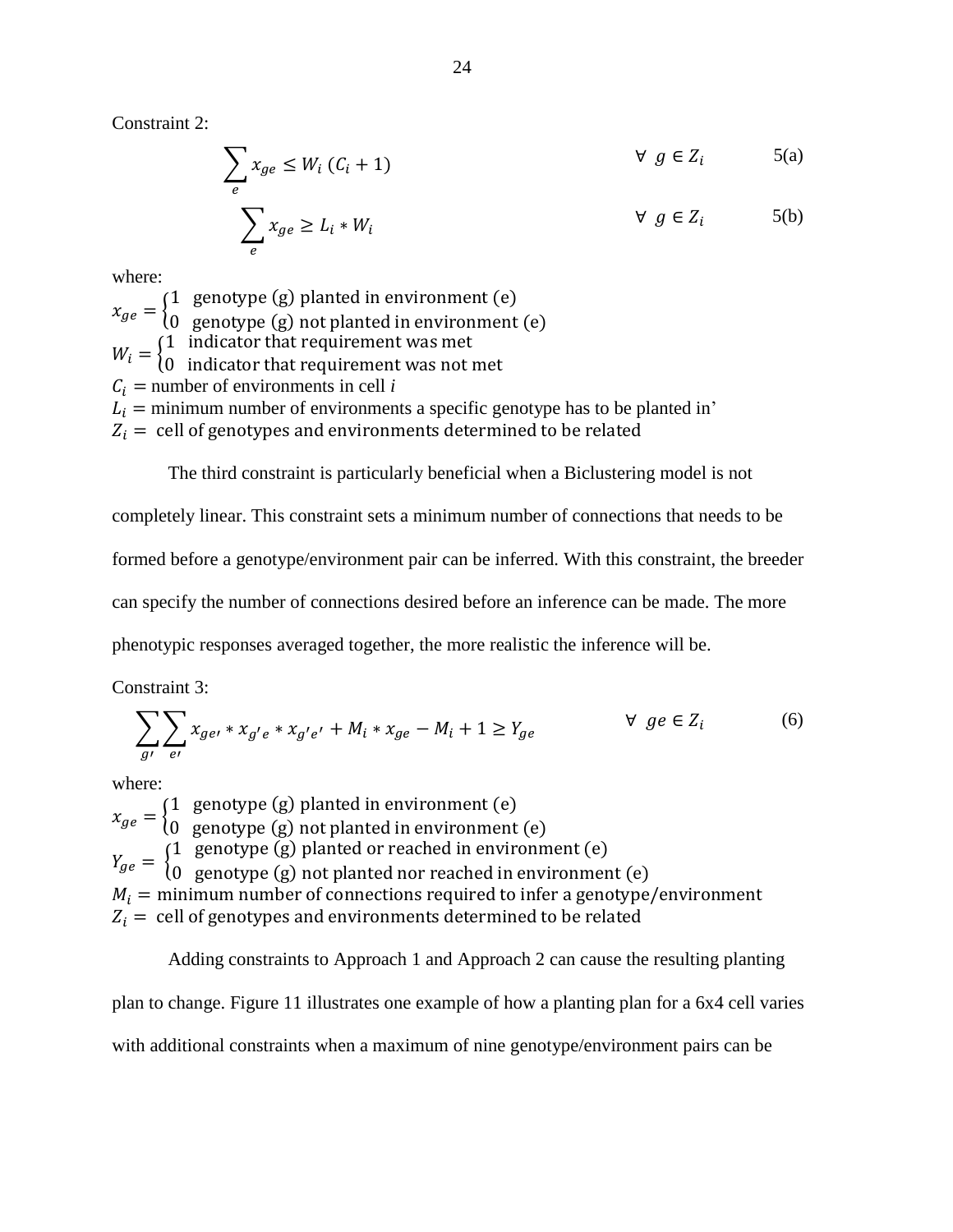planted. Figure 11(a) has no additional constraints. Figure 11(b) – Figure 11(d) reflect Constraint 1 – Constraint 3, respectively.



**Figure 11: Examples of how additional constraints influence the planting design. Plot A – Set number of genotype/environment pairs planted, Plot B – Maximum number of genotypes in a certain environment, Plot C – Minimum number of environments planted if a genotype is planted, Plot D – Specified number of connections required for an unplanted environment to be inferred**

In order to measure the success of the optimized models, each time that the model is evaluated, identical constraints are applied to a random model. With randomness, there will be the same or fewer pairs that can be inferred because no thought went into the placement of genotype/environment pairs.

This research problem is a two-step problem. Optimizing a planting plan is the first step. The goal of each experimental design is to infer as many pairs/cells as possible. It is understood that there are some planting designs with numerous optimal solutions in terms of how a grid can be structured regarding what cells are planted and which are inferred. For the evaluation below, each example uses only one of the optimal solutions produced. The next steps in the process are built upon the chosen optimal solution. After an optimal planting design has been determined, the effectiveness of the model is tested.

The biclustering algorithm is applied to three different datasets to identify genotypes and environments that have little to no interaction in each. For this research, the biclustering algorithm is serving as a way to determine genotypes and environments that have minimal interaction, implying that the phenotypes respond in the same manner. To compare the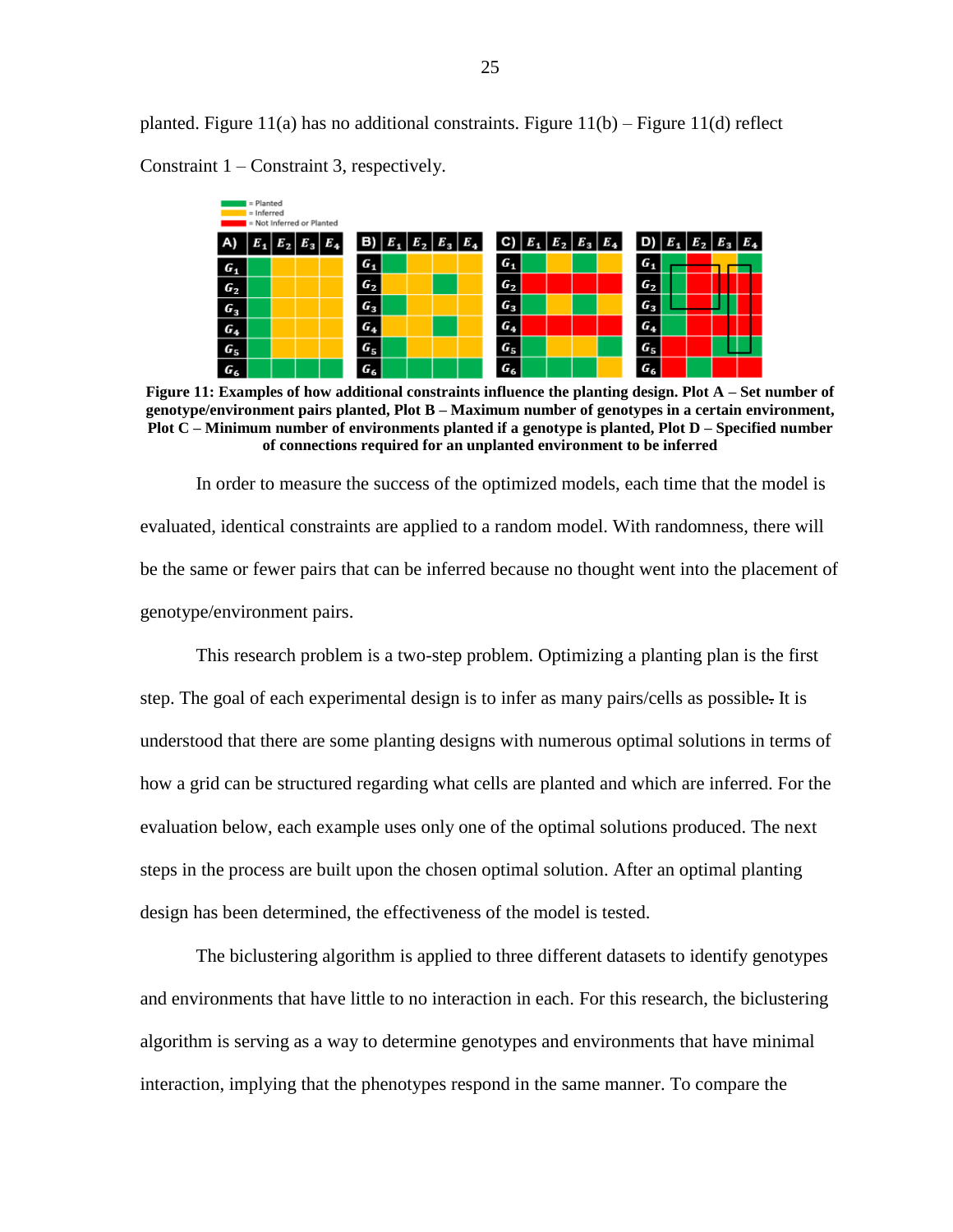optimized planting plan to a random plan, the phenotypic responses of the complete cells, that were determined by the biclustering algorithm, are going to be treated as the ground truth. The optimized and random plans will specify which cells will contain the true, observed phenotypic data. Only the cells deemed planted by the optimization model will have the phenotypic data inserted; the remainder will be blank initially. The phenotypes of those blank (unplanted) cells will be inferred, if possible, based on the connections that were formed. This inference can be made by taking the difference of phenotypes in an environment where both were planted and applying that difference in an unknown environment. The cells that are not inferred from the planted locations use row and column averages if possible or are left blank.

Once the experimental designs have the planted and inferred phenotypic responses input, the next step is to compare the amount of error that exists between the optimized or random models and the original data.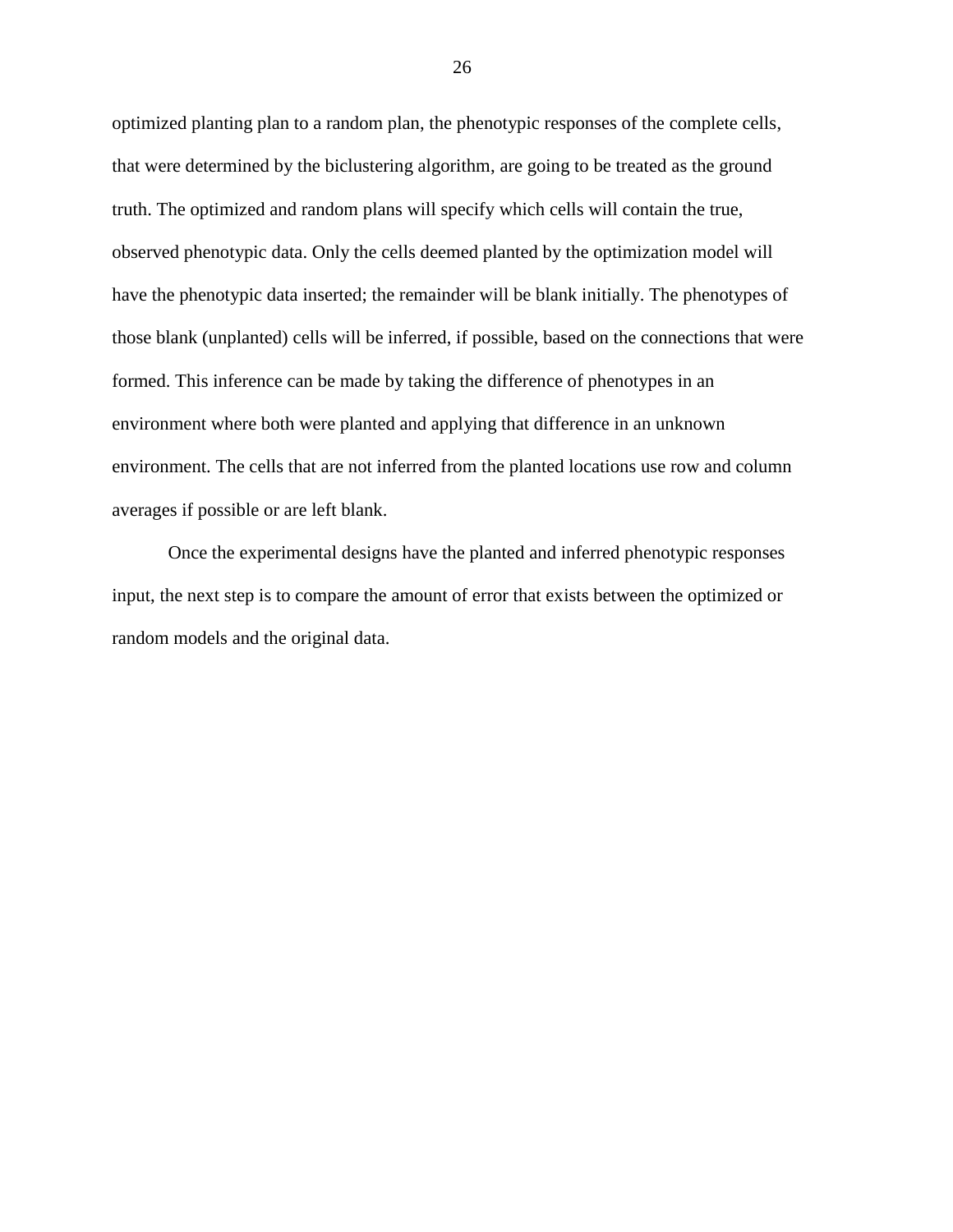# **CHAPTER 4. RESULTS AND DISCUSSION**

<span id="page-30-0"></span>To evaluate the effectiveness of the different experimental designs, the phenotypic values from the original bicluster cell are compared to estimates using models generated from the optimized and random experimental designs. First, complete experimental planting designs are compared to designs where the cell cannot be fully inferred. By reducing the number of planting locations that can be observed, the experimental design becomes scarcer.

# **4.1 Complete vs. Incomplete Design**

<span id="page-30-1"></span>To illustrate the effect of limiting the number of genotype/environment pairs, a series of plots was created and evaluated using three different datasets. A dataset containing six genotypes and four environments was constructed to illustrate how strategically placing pairs in a no-interaction cell leads to more information gain and less error than if the identical number of observations was planted at random. Figure 12 shows how many pairs can be inferred as the number of observations are reduced from twelve to eight using the optimization models described above. For this case, the number of pairs planted is the main constraint and only one connection is required to make an inference for the phenotype.



**12 to 8.**

27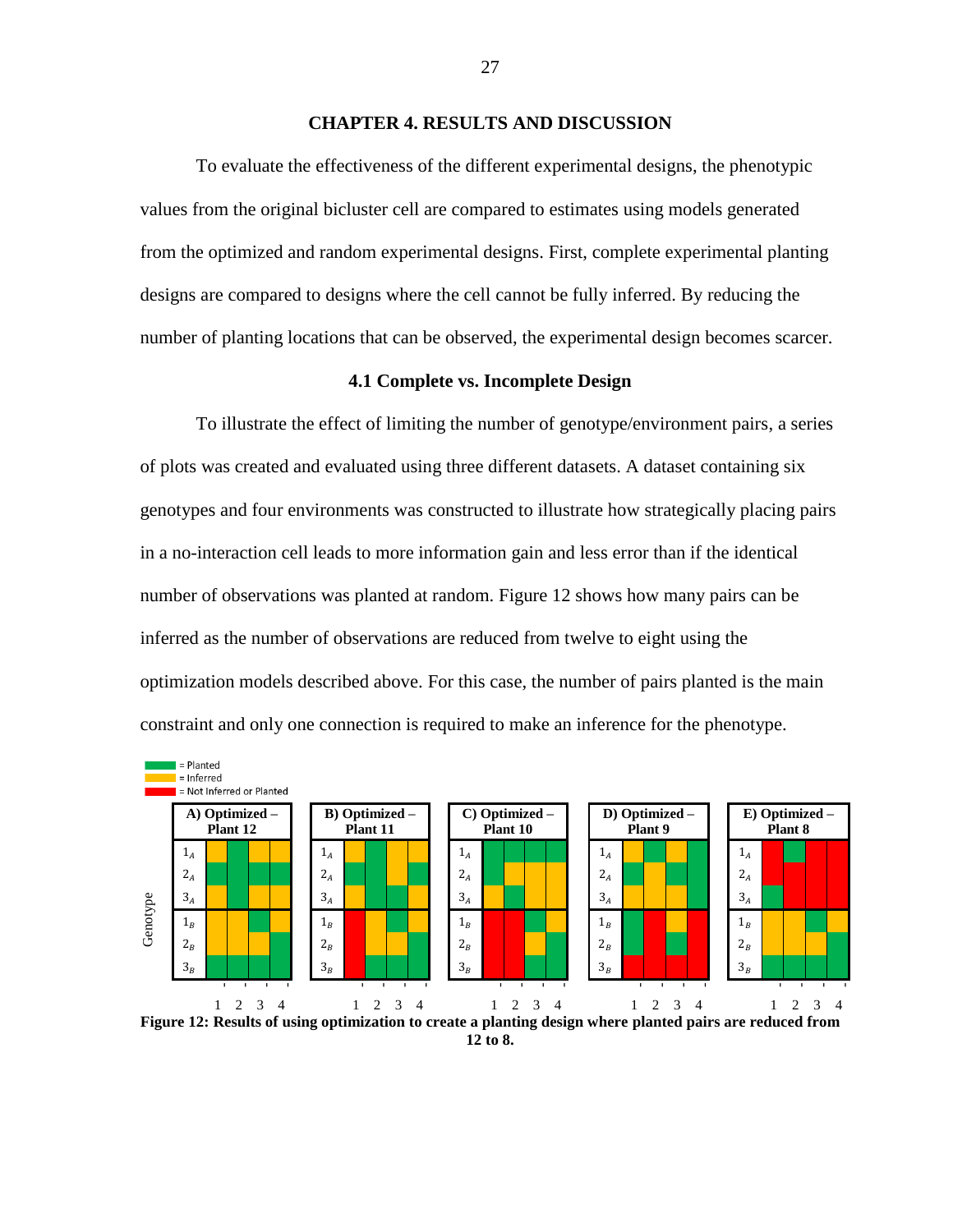Figure 13 illustrates the same situation as Figure 12 except in this case; the pairs are randomly selected. When randomly selecting the experimental design, there is not a case where all of the pairs can be inferred.



**Figure 13: Results of randomly placing observations to create a planting design where planted pairs are reduced from 12 to 8.**

In each case in this section, two no-interaction cells were constructed using the biclustering algorithm. Figure 14 – Figure 16 illustrate the original data that was reshuffled into two nointeraction cells. This data is the ground truth that every design is attempting to achieve. In Figure 14, each biclustering cell is perfectly linear and therefore has no interactions. This implies that the Additive Model has a residual sum of squares of zero.

The model that these results were obtained from required one connection. When the model is completely linear, having one or multiple connections will lead to equivalent results for inferred phenotypes. When the cell is not perfect, adding more connections is a way to gain additional understanding of what the phenotype for an unplanted pair would be. Figure 14 – Figure 16 illustrate the two cells that the biclustering algorithm created along with the phenotypic values of each pair. Figure 15 and Figure 16 use the sorghum and rice data for the evaluation. These two datasets were planted in an academic study. With academically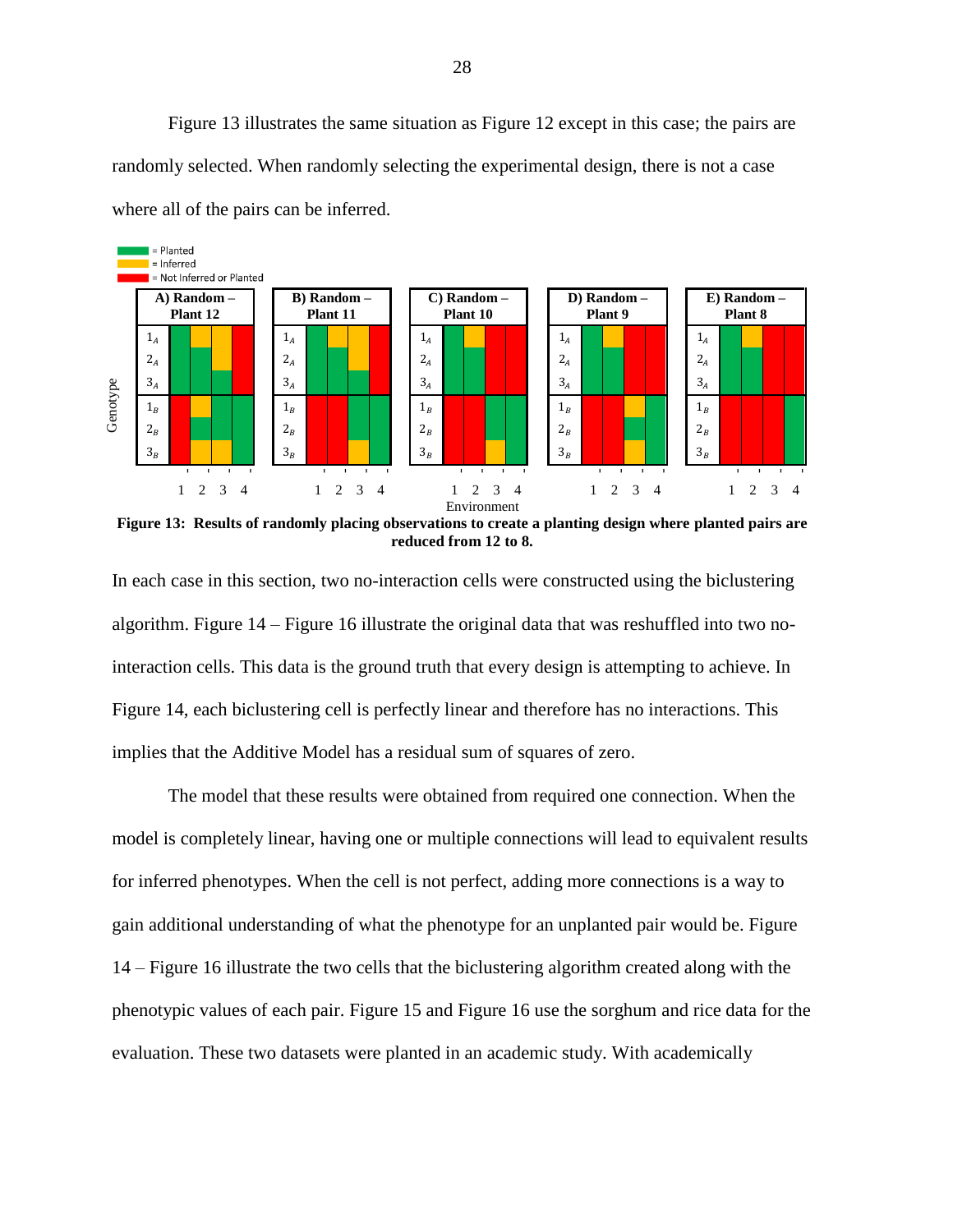collected data, more factors can be monitored compared to commercial seeds. Therefore, this data is the next best alternative to a constructed, perfectly linear model.



**Figure 14: In order from left to right, the original data of a constructed dataset is shown followed by the data separated into two no-interaction cells. Last is a heat map illustrating the difference each pair is from the environmental average.**

|                | $E_1$  | $E_{2}$ | $E_3$  | $E_4$  |                | $E_1$  | $E_2$  | $E_3$  | $E_4$  |                    |
|----------------|--------|---------|--------|--------|----------------|--------|--------|--------|--------|--------------------|
| $G_1$          | 48     | 2       | 89     | $-32$  | $G_5$          | $-199$ | $-217$ | $-136$ | $-61$  |                    |
| G <sub>2</sub> | 30     | 73      | 61     | 22     | G <sub>6</sub> | -95    | $-217$ | $-122$ | $-102$ | trans<br>Ţ.        |
| $G_3$          | $-149$ | $-195$  | $-122$ | $-115$ | $G_3$          | $-149$ | $-195$ | $-122$ | $-115$ | ÷<br>- 9<br>ξ<br>ю |
| $G_4$          | 89     | 61      | 35     | $-61$  | $G_4$          | 89     | 61     | 35     | $-61$  | ŀ٥                 |
| G5             | -199   | $-217$  | $-136$ | -61    | $G_1$          | 48     | 2      | 89     | $-32$  |                    |
| $G_6$          | -95    | $-217$  | $-122$ | -102   | $G_2$          | 30     | 73     | 61     | 22     | cols               |

**Figure 15: In order from left to right, the original data of Sorghum phenotypes is shown followed by the data separated into two no-interaction cells. Last is a heat map illustrating the difference each pair is from the environmental average.**



**Figure 16: In order from left to right, the original data of Rice phenotypes is shown followed by the data separated into two no-interaction cells. Last is a heat map illustrating the difference each pair is from the environmental average.**

In order to evaluate the effectiveness of each model with the different datasets, the information was combined as follows. For each unique experimental design using both the optimized and random designs as seen in Figure 17 and Figure 18 respectively, the model was tested using the constructed data, the sorghum data, and the rice data. From there, the data that was planted in each experimental design was directly applied in the new model.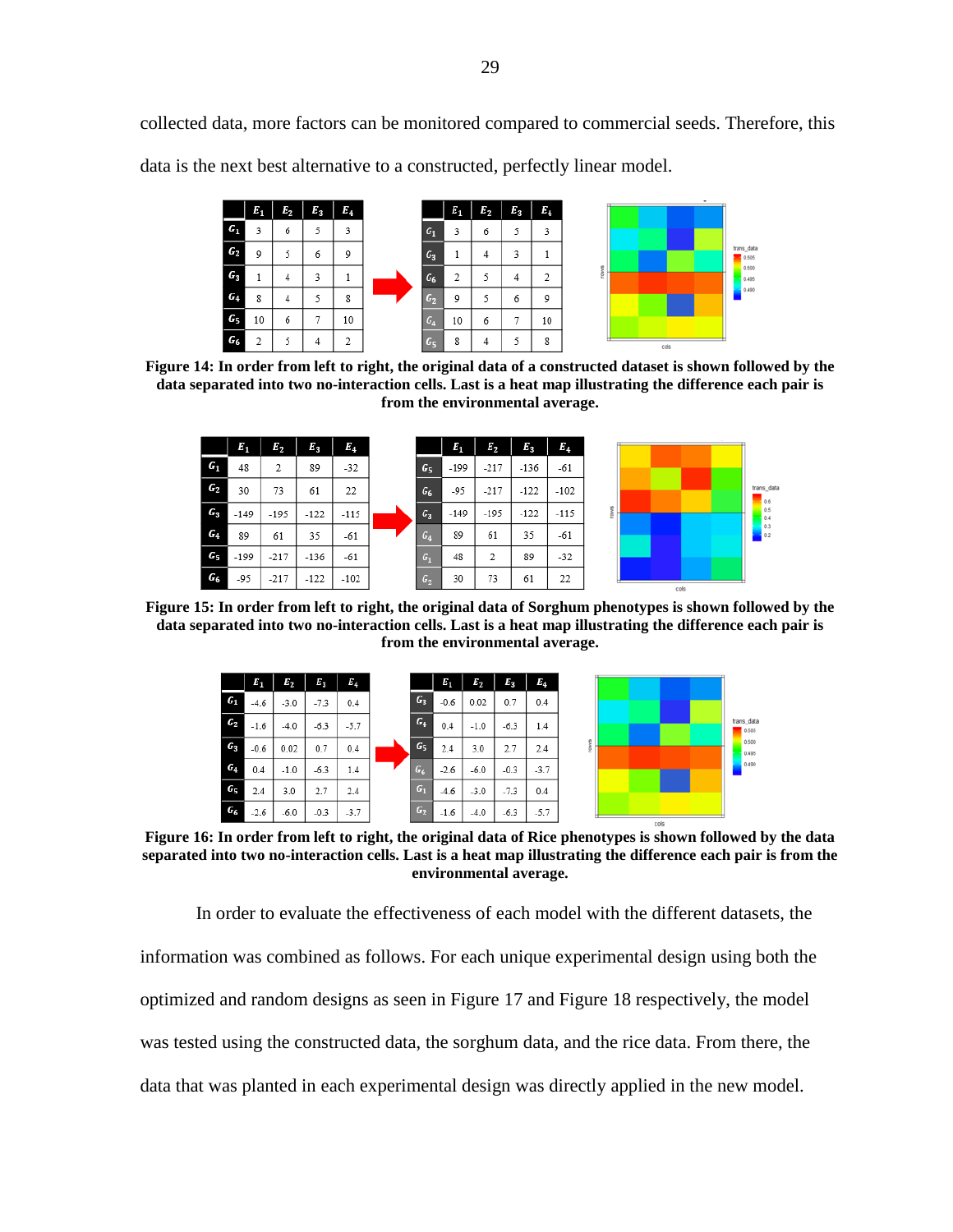Using the data that was planted, all of the pairs within a cell that could be were inferred. If no inference could be made, the environment and genotype average was placed within the cell.

Once the cells were completed as much as possible, a model was created and used to predict the original phenotypes in each dataset. The differences between the predicted phenotypes and original phenotypes were summarized by calculating the sum of squared error. As seen in Figure 17 and Figure 18, for the first two datasets in all but one experiment, the optimized model had a lower SSE compared to the random model. This indicates that when the Biclustering model can effectively find no-interaction cells, the results are favorable. The results of the Rice dataset indicate that when not every genotype/environment pair can be planted, like in the last case where only eight observations were used, the optimization model performs better than randomly planting genotypes in environments.

|                                   |    | <b>Optimized</b> | <b>Constructed Model -</b> |          |          | Sorghum Model-<br>Optimized |        |        |        |        |  | Rice Model -<br>Optimized |     |     |     |     |  |  |
|-----------------------------------|----|------------------|----------------------------|----------|----------|-----------------------------|--------|--------|--------|--------|--|---------------------------|-----|-----|-----|-----|--|--|
| <b>Pairs Planted</b>              | 12 | 11               | 10                         | 9        | 8        | 12                          | 11     | 10     | q      | 8      |  | 12                        |     | 10  | 9   | -8  |  |  |
| SSE - Combined<br>$6x4$ Cell      | 57 | 63               | 74                         | 92       | 82       | 55.287                      | 55,974 | 97.743 | 82617  | 613,26 |  | 259                       | 150 | 179 | 186 | 223 |  |  |
| $SSE - 3x4$ Cell 1                |    | $\Omega$         | $\Omega$                   | $\Omega$ | 21       | 16.502                      | 18.216 | 33,852 | 32.585 | 27.459 |  | 82                        | 33  | 58  | 113 | 61  |  |  |
| $SSE - 3x4$ Cell 2                |    | 8                | 29                         | 38       | $\Omega$ | 20.205                      | 18.677 | 20.211 | 24.968 | 20,205 |  | 140                       | 124 | 120 | 71  | 140 |  |  |
| $SSE - Sum$ of<br>Cell 1 & Cell 2 | 0  | $\bullet$        | 29                         | 38       | 21       | 36,707                      | 36.893 | 54,063 | 57,553 | 47,664 |  | 221                       | 157 | 178 | 184 | 201 |  |  |

|                                       |          | <b>Constructed Model -</b><br><b>Optimized</b> |    |    |          | Sorghum Model -<br><b>Optimized</b> | Rice Model -<br>Optimized |        |        |        |     |     |     |     |     |
|---------------------------------------|----------|------------------------------------------------|----|----|----------|-------------------------------------|---------------------------|--------|--------|--------|-----|-----|-----|-----|-----|
| s Planted                             | 12       | 11                                             | 10 | 9  | 8        | 12                                  | 11                        | 10     |        | 8      | 12  | 11  | 10  | 9   | -8  |
| - Combined<br>6x4 Cell                | 57       | 63                                             | 74 | 92 | 82       | 55.287                              | 55,974                    | 97.743 | 82617  | 613.26 | 259 | 150 | 179 | 186 | 223 |
| $-3x4$ Cell 1                         | $\Omega$ | $\theta$                                       | 0  |    | 21       | 16.502                              | 18.216                    | 33.852 | 32.585 | 27.459 | 82  | 33  | 58  | 113 | 61  |
| $-3x4$ Cell 2                         | 0        | 8                                              | 29 | 38 | $\theta$ | 20,205                              | 18.677                    | 20.211 | 24,968 | 20.205 | 140 | 124 | 120 | 71  | 140 |
| E – Sum of<br>1 1 <i>&amp;</i> Cell 2 |          | 8                                              | 29 | 38 | 21       | 36.707                              | 36.893                    | 54.063 | 57.553 | 47.664 | 221 | 157 | 178 | 184 | 201 |

|                          | Rice Model –<br>Optimized |     |     |     |  |  |  |  |  |  |  |  |  |
|--------------------------|---------------------------|-----|-----|-----|--|--|--|--|--|--|--|--|--|
| 8<br>10<br>9<br>12<br>11 |                           |     |     |     |  |  |  |  |  |  |  |  |  |
| 259                      | 150                       | 179 | 186 | 223 |  |  |  |  |  |  |  |  |  |
| 82                       | 33                        | 58  | 113 | 61  |  |  |  |  |  |  |  |  |  |
| 140                      | 124                       | 120 | 71  | 140 |  |  |  |  |  |  |  |  |  |
| 221                      | 157                       | 178 | 184 | 201 |  |  |  |  |  |  |  |  |  |

**Figure 17: Summary of sum of squared error for each optimized experimental design and dataset.**

|                                   |    | <b>Random</b> | <b>Constructed Model –</b> |    |    | Sorghum Model-<br><b>Random</b> |        |        |        |        |  | Rice Model -<br><b>Random</b> |     |     |     |     |  |  |
|-----------------------------------|----|---------------|----------------------------|----|----|---------------------------------|--------|--------|--------|--------|--|-------------------------------|-----|-----|-----|-----|--|--|
| <b>Pairs Planted</b>              | 12 | 11            | 10                         | 9  | 8  | 12                              | 11     | 10     |        | 8      |  | 12                            |     | 10  | 9   | -8  |  |  |
| SSE - Combined<br>6x4 Cell        | 64 | 72            | 78                         | 82 | 90 | 66.623                          | 64,233 | 60.425 | 66,396 | 62.708 |  | 122                           | 109 | 109 | 150 | 166 |  |  |
| $SSE - 3x4$ Cell 1                | 3  |               | 8                          | 8  | 8  | 24.732                          | 24,732 | 23.234 | 23.234 | 23.234 |  | 44                            | 44  | 44  | 44  | 44  |  |  |
| $SSE - 3x4$ Cell 2                | 4  | 29            | 29                         | 32 | 38 | 26.587                          | 22,903 | 22,903 | 37.883 | 32,026 |  | 83                            | 72  | 73  | 152 | 121 |  |  |
| $SSE - Sum$ of<br>Cell 1 & Cell 2 | -  | 32            | 37                         | 40 | 46 | 51.319                          | 47,635 | 46,137 | 61.117 | 55,260 |  | 127                           | 116 | 117 | 196 | 165 |  |  |

|                                   | <b>Constructed Model -</b><br>Random |    |    |    |    | Sorghum Model -<br><b>Random</b> |        |        |        |        |  | Rice Model -<br><b>Random</b> |     |     |     |     |
|-----------------------------------|--------------------------------------|----|----|----|----|----------------------------------|--------|--------|--------|--------|--|-------------------------------|-----|-----|-----|-----|
| airs Planted                      | 12                                   | 11 | 10 |    | 8  | 12                               | 11     | 10     |        | 8      |  | 12                            | 11  | 10  | 9   | -8  |
| SSE - Combined<br>6x4 Cell        | 64                                   | 72 | 78 | 82 | 90 | 66.623                           | 64.233 | 60.425 | 66.396 | 62.708 |  | 122                           | 109 | 109 | 150 | 166 |
| $SSE - 3x4$ Cell 1                | 3                                    | 2  |    | 8  | 8  | 24.732                           | 24.732 | 23.234 | 23.234 | 23.234 |  | 44                            | 44  | 44  | 44  | 44  |
| $SSE - 3x4$ Cell 2                | 4                                    | 29 | 29 | 32 | 38 | 26.587                           | 22.903 | 22.903 | 37.883 | 32,026 |  | 83                            | 72  | 73  | 152 | 121 |
| $SSE - Sum$ of<br>Cell 1 & Cell 2 | 7                                    | 32 | 37 | 40 | 46 | 51.319                           | 47,635 | 46.137 | 61.117 | 55,260 |  | 127                           | 116 | 117 | 196 | 165 |

| Rice Model -<br>Random |                    |     |     |     |  |  |  |  |  |  |  |
|------------------------|--------------------|-----|-----|-----|--|--|--|--|--|--|--|
| 12                     | 9<br>10<br>8<br>11 |     |     |     |  |  |  |  |  |  |  |
| 122                    | 109                | 109 | 150 | 166 |  |  |  |  |  |  |  |
| 44                     | 44                 | 44  | 44  | 44  |  |  |  |  |  |  |  |
| 83                     | 72                 | 73  | 152 | 121 |  |  |  |  |  |  |  |
| 127                    | 116                | 117 | 196 | 165 |  |  |  |  |  |  |  |

<span id="page-33-0"></span>**Figure 18: Summary of sum of squared error for each random experimental design and dataset.**

# **4.2 Genotypic and Environment Constraints**

This next section evaluates how planting designs can be altered to incorporate

constraints that are common in commercial practice. A dataset containing ten genotypes and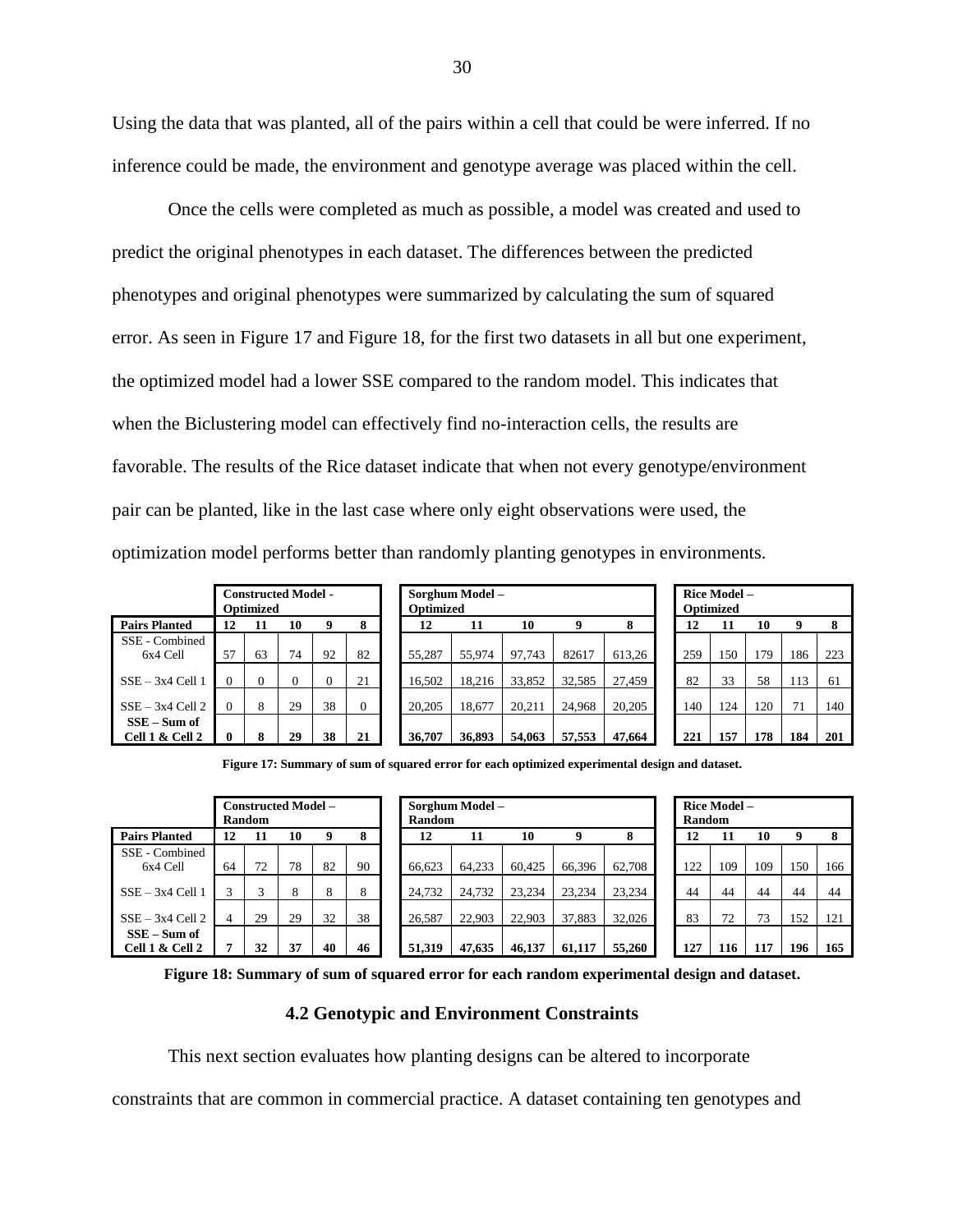four environments was constructed to illustrate how the following constraints affected the design of a planting pattern for optimized and random models. Figure 19 and Figure 20 include a series of experimental designs. Figure 19(a) and Figure 20(a) include the minimum number of observations to infer every cell. No other constraints are added. In Figure 19(b) and Figure 20(b), a constraint is added to limit the number of genotypes that can be planted in any one environment. This constraint is valuable in two ways. In practice, every location has a set amount of area to be used for planting. Second, multiple locations need to be planted to determine how genotypes perform across different environments. As shown in Figure 19(b), no new observations need to be added in order to infer every genotype/ environment pair. The observations are simply shifted so that no more than three genotypes are in an environment within a cell. Figure 19(c) and Figure 20(c) illustrate how the experimental planting design would change if a genotype needed to be planted in more than one environment if it was planted at all. In practice, a genotype is planted in multiple environments to evaluate its performance. In the optimized series of plots, when a constraint is added that requires a genotype to be planted in more than two environments, an experimental design cannot be created where every pair can be inferred if only sixteen pairs are planted. Therefore, Figure 19(d) and Figure 20(d) were created to show that more observations were required to infer every pair. With additional constraints, the random models do not do as well in terms of the cells that can be inferred.

31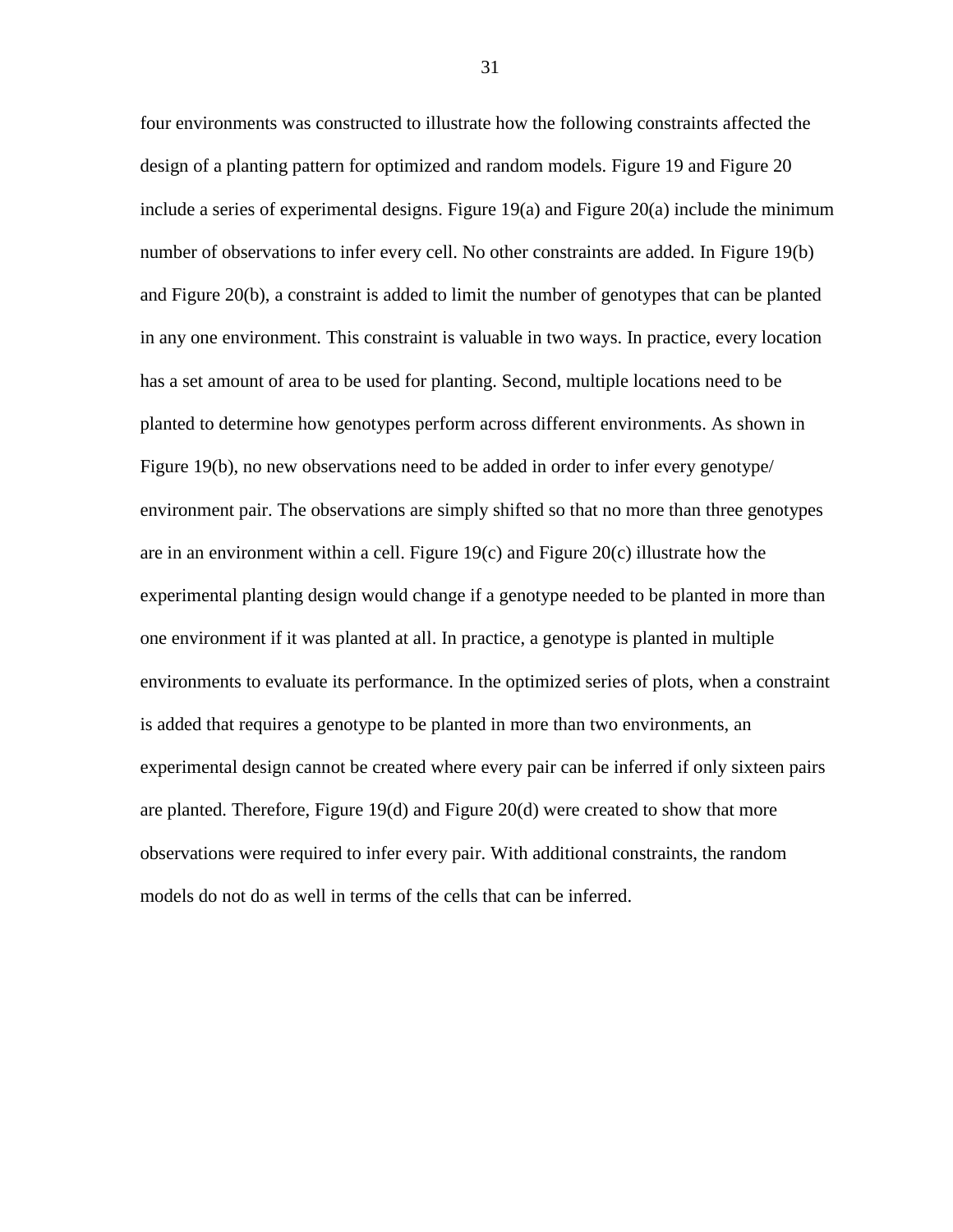

**Figure 19: Results of using optimization to create a planting design. This sequence of images explores how the planting pattern changes with additional constraints.**



Figure 21 and Figure 22 show the exact data that was analyzed using each of the different experimental designs that were created. The biclustering algorithm again split the data into two cells. The first was a 4x4 cell and the second was a 6x4 cell.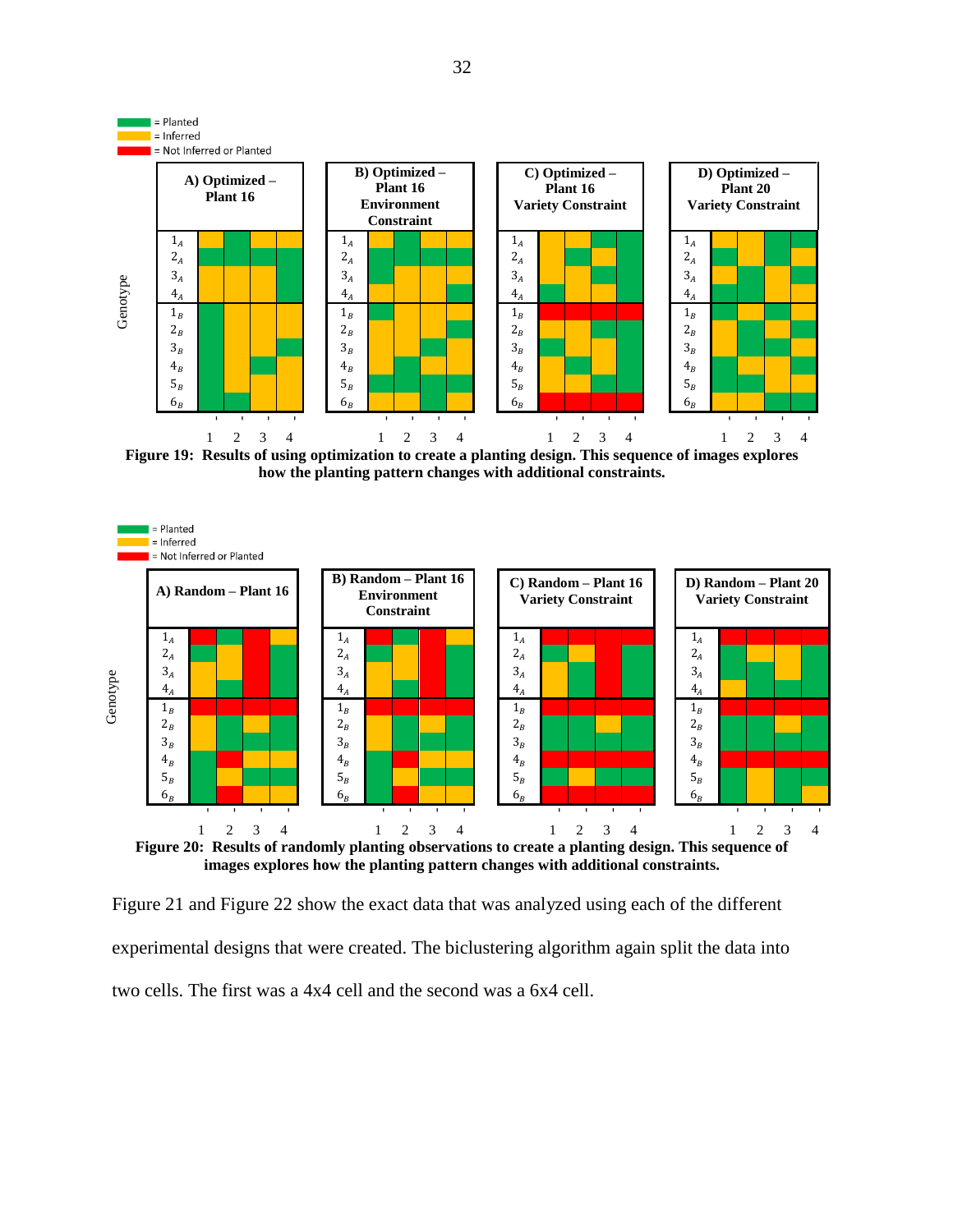|                | $E_{1}$ | $\bm{E}_2$ | $E_3$ | $E_4$ |                | $E_1$  | $E_{2}$ | $E_{\rm R}$ | E.    |
|----------------|---------|------------|-------|-------|----------------|--------|---------|-------------|-------|
| $G_1$          | $-278$  | $-103$     | -5    | -5    | $G_{\bf R}$    | $-136$ | $-78$   | $-46$       | 22    |
| $G_2$          | $-296$  | $-54$      | 8     | 89    | $G_{10}$       | $-197$ | -12     | $-19$       | -46   |
| $\bm{G_3}$     | $-197$  | $-78$      | 7     | $-60$ | $G_2$          | $-296$ | $-54$   | 8           | 89    |
| $G_4$          | $-229$  | $-65$      | $-5$  | 21    | $G_4$          | $-229$ | -65     | -5          | 21    |
| G5             | $-181$  | $-186$     | $-73$ | $-61$ | $G_{5}$        | $-181$ | -186    | $-73$       | -61   |
| $G_6$          | $-166$  | -79        | $-73$ | $-61$ | $G_6$          | $-166$ | $-79$   | $-73$       | -61   |
| G7             | $-136$  | $-78$      | -110  | $-47$ | G <sub>7</sub> | $-136$ | $-78$   | $-110$      | $-47$ |
| $G_{\rm g}$    | $-136$  | $-78$      | $-46$ | 22    | $G_1$          | $-278$ | -103    | -5          | -5    |
| G <sub>9</sub> | $-250$  | $-79$      | $-73$ | $-19$ | G <sub>9</sub> | $-250$ | -79     | $-73$       | $-19$ |
| $G_{10}$       | $-197$  | $-12$      | $-19$ | $-46$ | $G_3$          | $-197$ | $-78$   | 7           | -60   |

**Figure 21: In order from left to right, the original data of Sorghum phenotypes is shown followed by the data separated into two no-interaction cells.**



**Figure 22: In order from left to right, the original data of Rice phenotypes is shown followed by the data separated into two no-interaction cells. Last is a heat map illustrating the difference each pair is from the environmental average.**

Figure 23 summarizes the error that resulted for each of the four variations of the

optimized models. The goal of this comparison was to see how each constraint affected the error of the model.

|                                   | Sorghum Model -<br><b>Optimized</b> |               |         |                | Rice Model -<br>Optimized |               |         |         |  |  |
|-----------------------------------|-------------------------------------|---------------|---------|----------------|---------------------------|---------------|---------|---------|--|--|
| <b>Pairs Planted</b>              | <b>Std-16</b>                       | <b>Env-16</b> | Geno-16 | <b>Geno-20</b> | <b>Std-16</b>             | <b>Env-16</b> | Geno-16 | Geno-20 |  |  |
| SSE - Combined<br>$10x4$ Cell     | 353,287                             | 132,936       | 138,111 | 154,075        | 112                       | 132           | 219     | 93      |  |  |
| $SSE - 4x4$ Cell 1                | 127,998                             | 78,609        | 54,814  | 55,491         | 46                        | 46            | 36      | 31      |  |  |
| $SSE - 6x4$ Cell 2                | 193,118                             | 118,588       | 63.759  | 88,213         | 36                        | 81            | 123     | 28      |  |  |
| $SSE - Sum$ of<br>Cell 1 & Cell 2 | 321,116                             | 197,197       | 118.573 | 143.704        | 82                        | 127           | 159     | 59      |  |  |

**Figure 23: Summary of sum of squared error for each optimized experimental design and dataset.**

Adding additional constraints to the first model for the sorghum data has a considerable impact on the reduction of SSE that results. Requiring the models to rely on multiple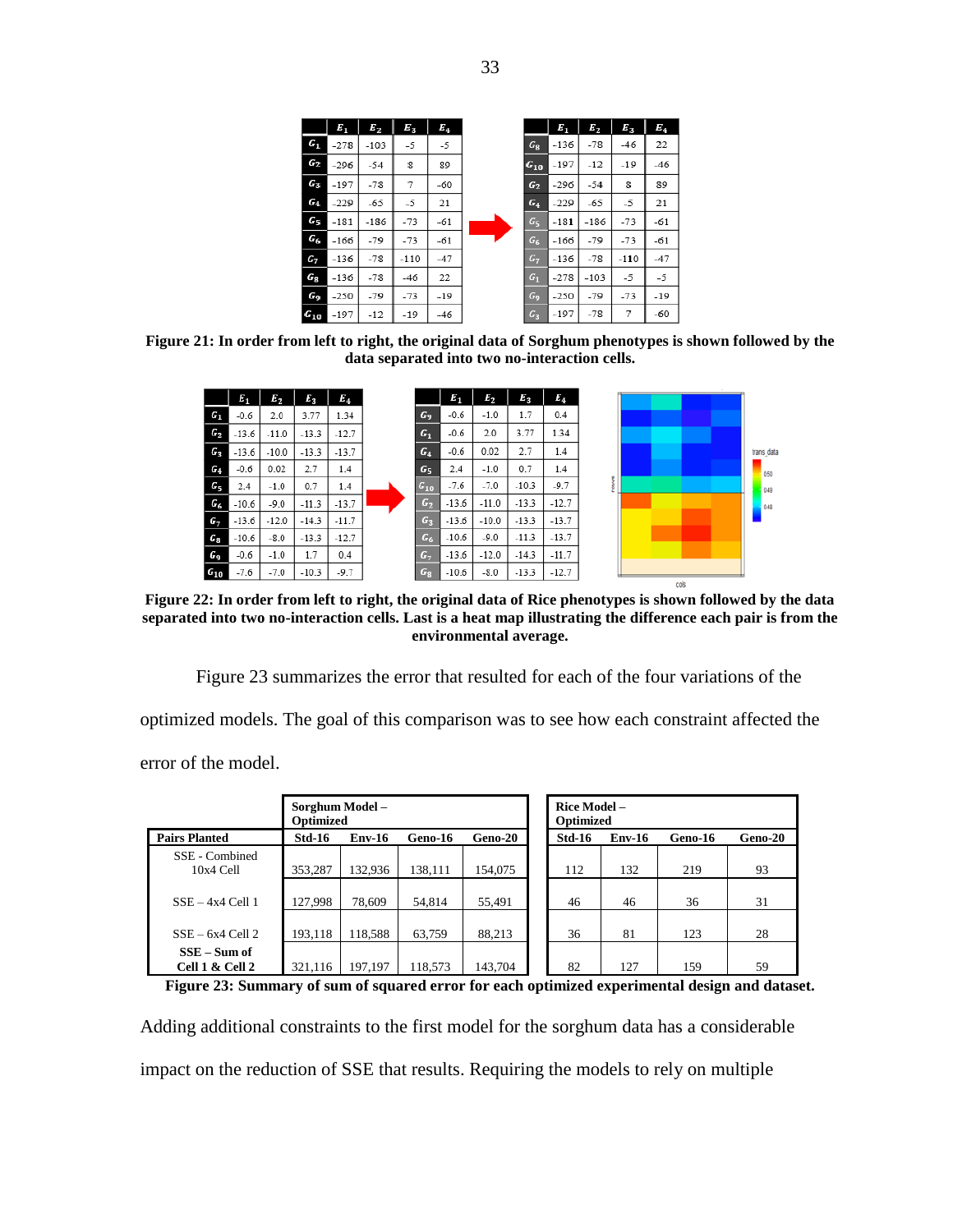environments and genotypes provides enhanced information to describe the cell. The rice data did not perform as consistently between models; however, it is evident that the model with the lowest SSE was the last model with the additional constraint of the requirement that a genotype needed to be planted in multiple environments. The highest SSE did result when the model was unable to infer every genotype/environment pair. This indicates that when a planting design can be constructed to reach every genotype/environment pair, the inferences are positively affecting the model and resulting in less residual error.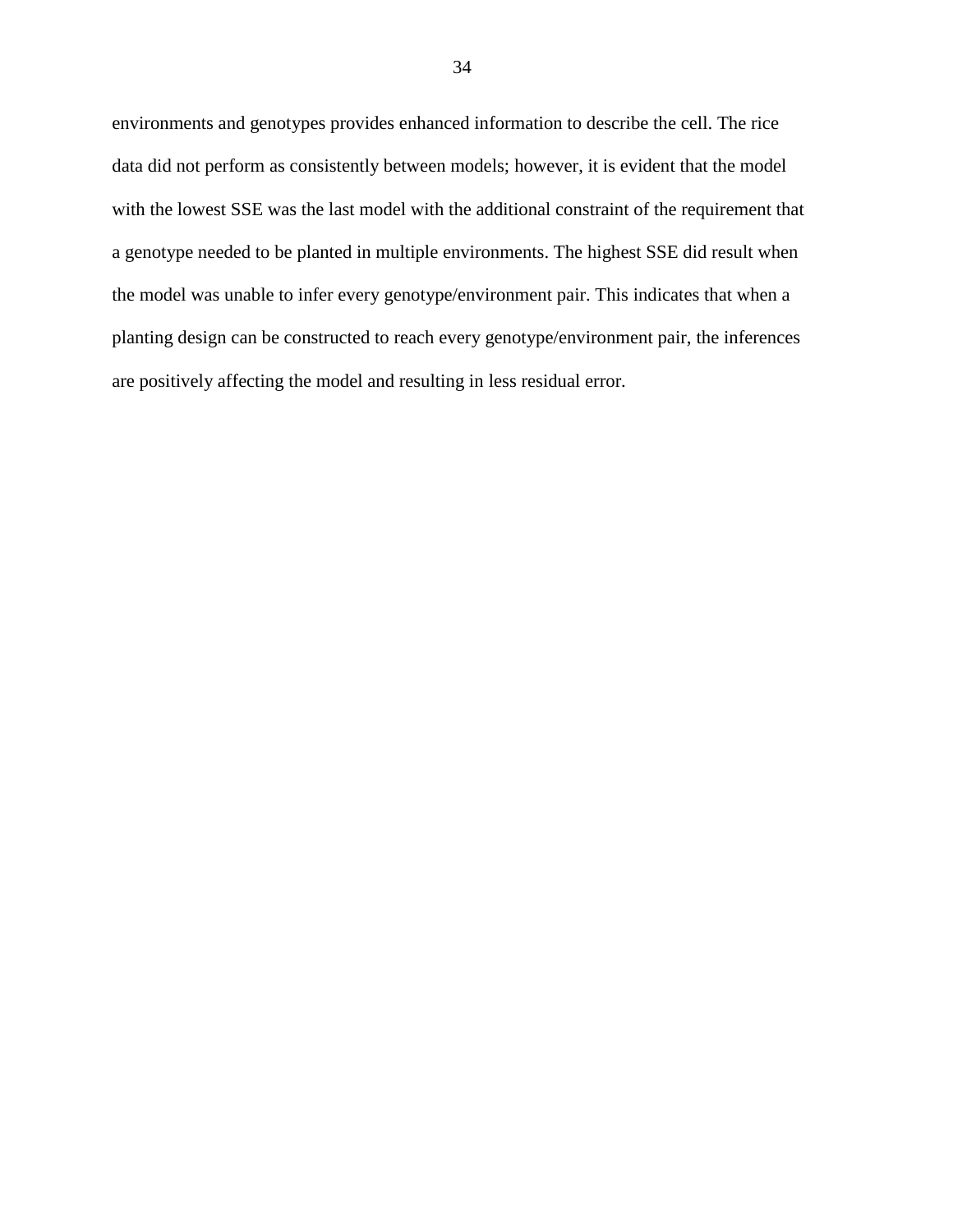# **CHAPTER 5. CONCLUSIONS**

<span id="page-38-0"></span>There are several methods that exist to quantify GxE interaction. Depending on the goal in mind and the dataset available, differing methods have more or less success. The primary goal of this research was to find a way to get an increased understanding about phenotypic performance in the presence of limited resources. Therefore, it was validated that using the Biclustering model is an effective method to determine what genotypes and environments have no interaction. By shuffling a dataset to find no-interaction cells, the Biclustering model is quantifying the GxE interaction. This model is not only effective for sparse data, but it has also been shown to be as effective as other methods when used to classify the GxE interaction for complete datasets involving both simple and complex crops.

To evaluate the effectiveness of the optimization model, the Biclustering model was utilized to determine genotypes and environments with minimal interaction. Using the subsets of no-interaction cells found by the Biclustering model, the information was used to illustrate that information can be gained when crops are planted according to a strategically designed planting plan. The information gained is an inference of the performance of other genotypes in unplanted environments. Known phenotypic data from complete planting plans was compared to new models to illustrate the effectiveness of the optimized and random models.

In practice, planting plans need to be constructed before crops are planted in order to save resources. Optimizing planting plans can be extended to be applied before crops are planted in the fields. For this to be successful, breeders and researchers need to continue to improve their understanding of what genotypes and environments are related so that the inferences made about unplanted genotype/environment pairs reflect the truth. Using the

35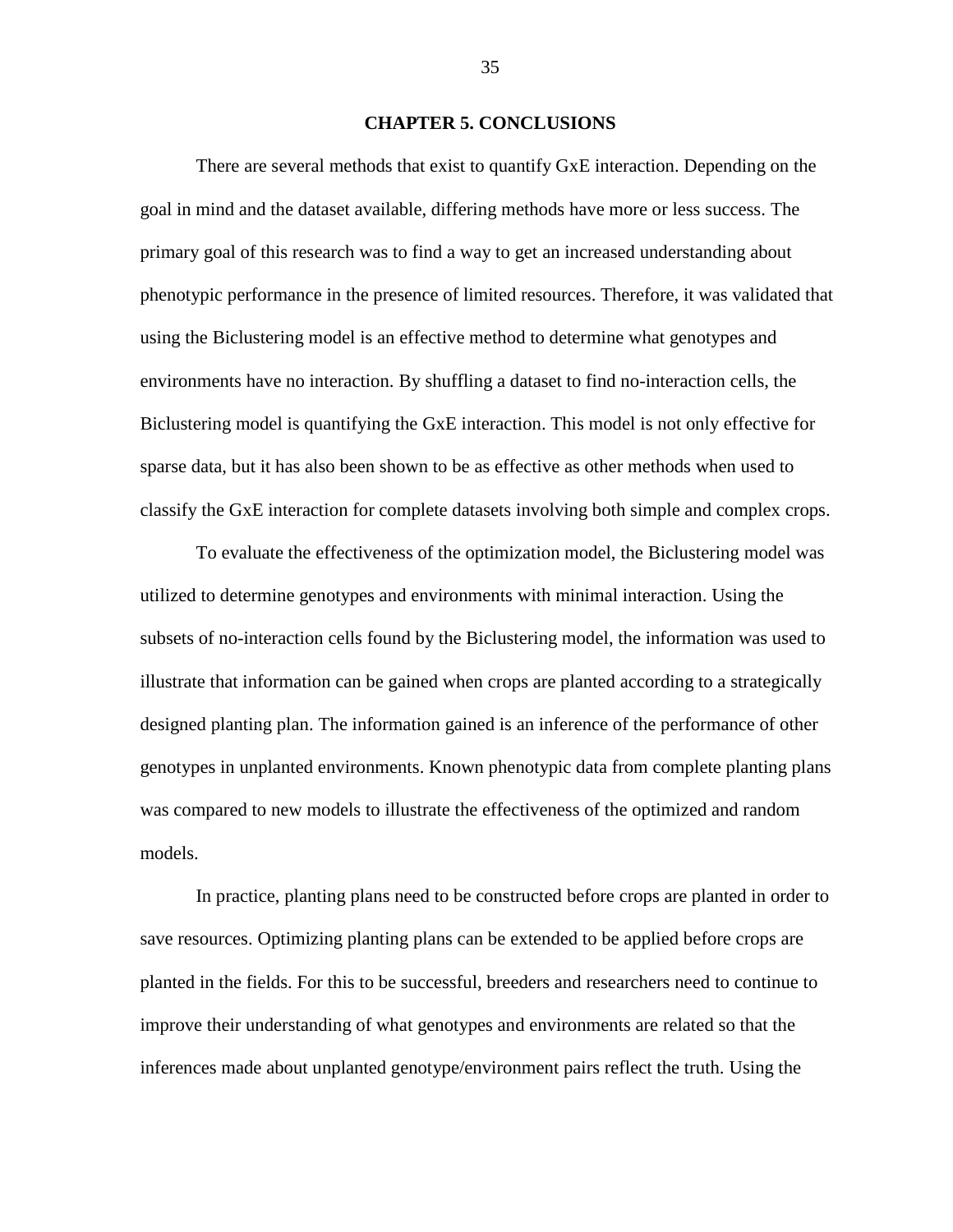Biclustering model is just one way to understand the relationship between genotypes and their environments. As the understanding of how genotypes perform in certain environments increases, this research can become an effective approach to save resources because more information can be obtained from the genotypes and environments that are already being planted.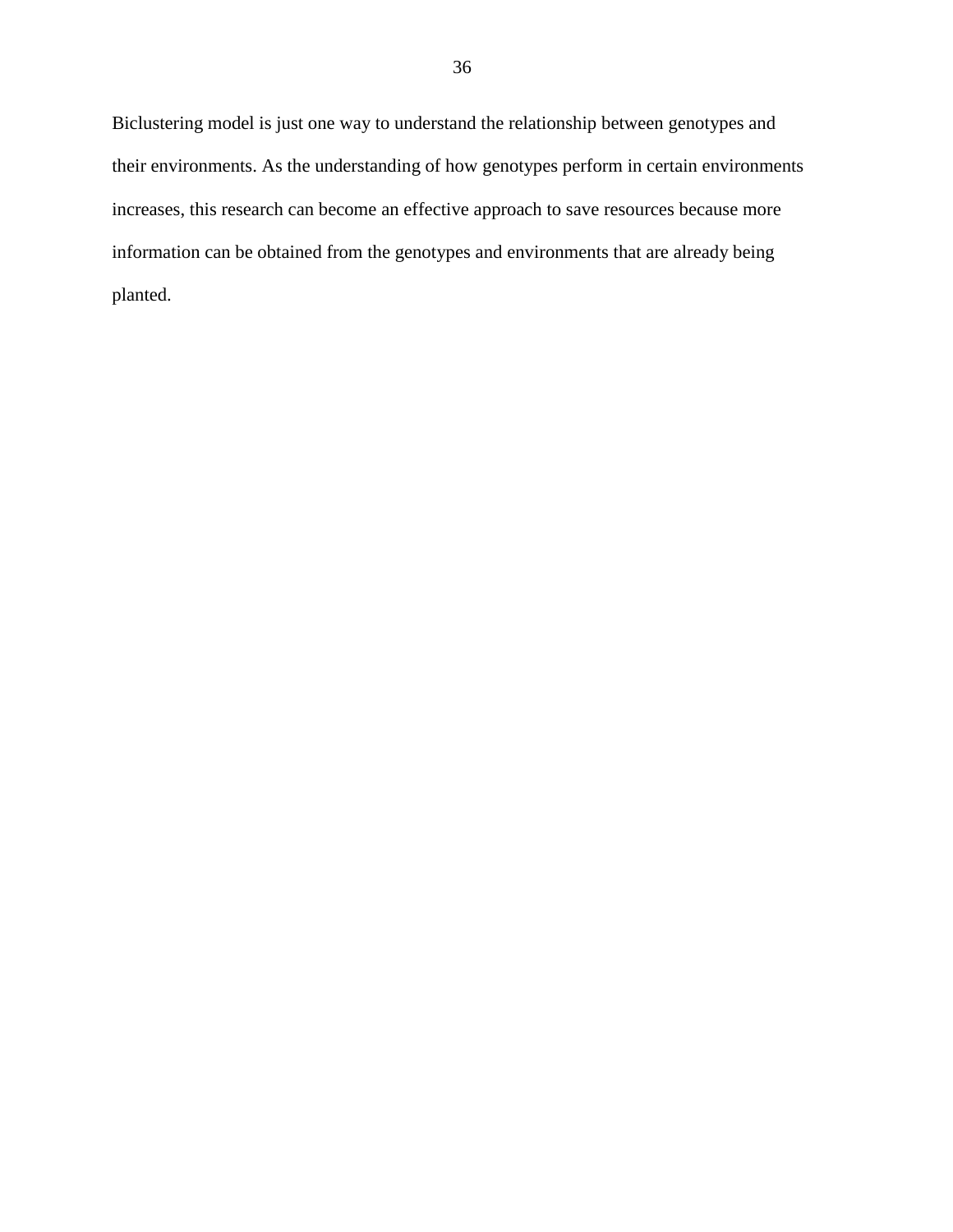### **REFERENCES CITED**

- <span id="page-40-0"></span>Bondari, K., Statistical analysis of genotype X environment interaction in agricultural research. Experimental Statistics, Coastal Plain Station, University of Georgia
- Finlay, K. W., Wilkinson, G. N., 1963. The analysis of adaptation in a plant-breeding programme. *AustralianJournal of Agricultural Research* 14, 742–754.
- Gollob, H. F., 1968. A statistical model which combines features of factor analytic and analysis of variance techniques. *Psychometrika* 33, 73–115.
- Li, J., Reisner, J., Pham, H., Olafsson, S., Vardeman, S., 2019. Biclustering for missing data. Information Sciences Submitted.
- Li, X., Guo, T., Mu, Q., Li, X., Yu, J., 2018. Genomic and environmental determinants and their interplay underlying phenotypic plasticity. *Proceedings of the National Academy of Sciences.* 115(26), 6679-6684
- Malosetti, M., Ribaut, J. M., van Eeuwijk, F. A., 2013. The statistical analysis of multienvironment data: Modeling genotype-by-environment interaction and its genetic basis. *Frontiers in Physiology.* 4(44), 1-8
- Reisner, J., Pham, H., Olafsson, S., Vardeman, S., Li, J., 2019. biclustermd: An R package for biclustering with missing data. The R Journal Submitted.
- Ribaut, J. M., Hoisington, D. A., Deutsch, J. A., Jiang, C., Gonzalez-De-Leon, D., 1996. Identification of quantitative trait loci under drought conditions in tropical maize. 1. Flowering parameters and the anthesis-silking interval. *Theoretical and Applied Genetics* 92, 905–914.